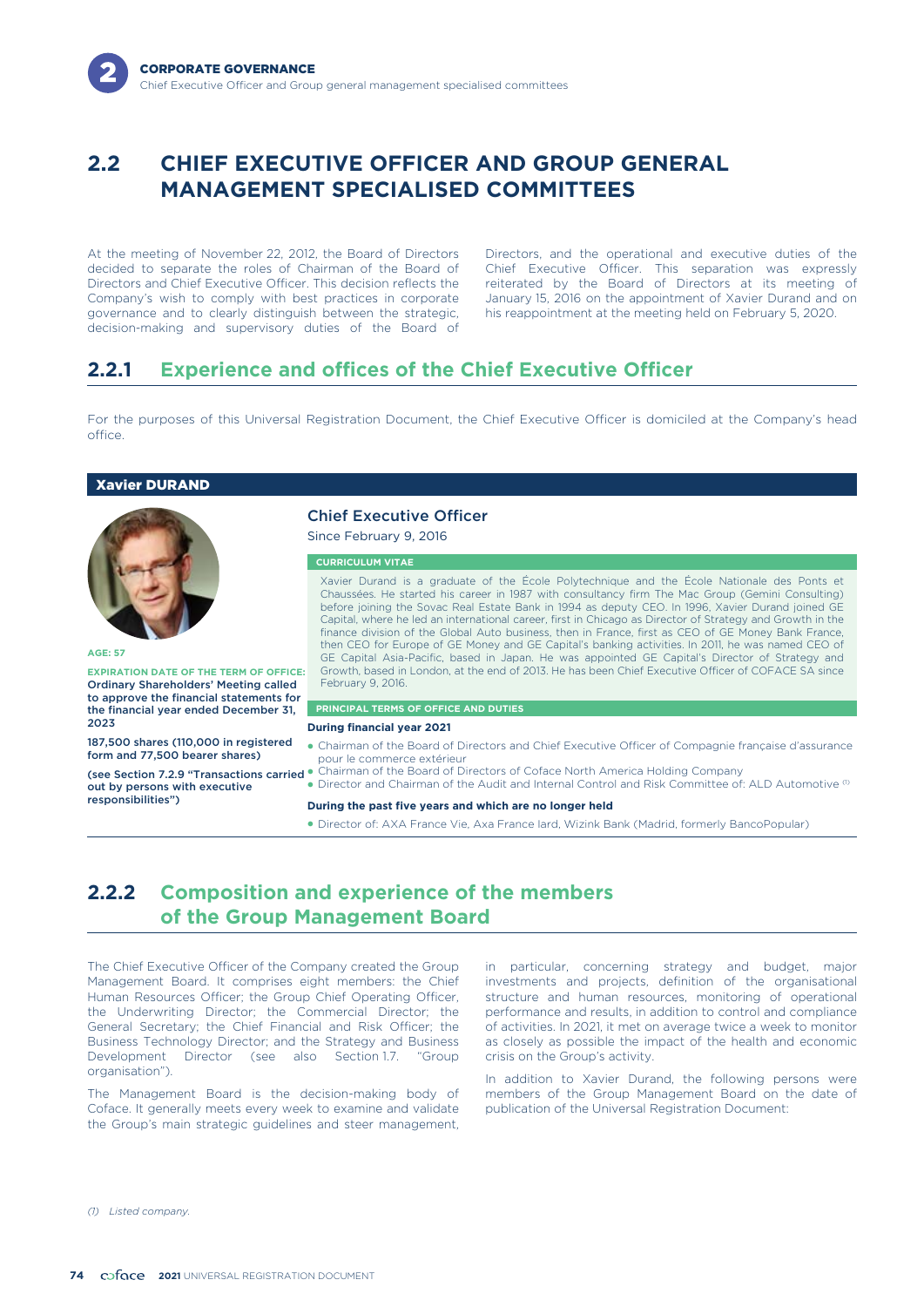



### Chief Human Resources Officer

*The Human Resources Department is responsible for all of the Group's key human resources processes and policies.*

#### **CURRICULUM VITAE**

Pierre Bevierre, 54 years old, holds a postgraduate degree in human resources from Université Paris-Dauphine. He began his career as an expert in recruitment before joining Presstalis, a French media distribution corporation, in 1992 as Head of HR and industrial relations. In 1998, he was appointed Head of Compensation and Employee Benefits at GE Money Bank, then Head of HR at GE Insurance in 2001. In 2004, he was promoted to Director of Human Resources Europe for shared financial services at the GE group. In 2008, he joined MetLife as Director of Human Resources for Western Europe and was appointed Vice-Chairman of Human Resources for Central and Eastern Europe in 2012. He joined Coface on January 2, 2017 as Group Chief Human Resources Officer and has been a member of the Executive Committee since January 1, 2019.

## Cyrille CHARBONNEL



# Underwriting Director

*Under the Build to Lead strategic plan, the management of both debtor and client risks is fundamental, and monitoring was ramped up due to the health and economic crisis. The Underwriting and Claims Department is in charge of both commercial underwriting and litigation, as well as being responsible for the Risk Underwriting and Information Department.*

## **CURRICULUM VITAE**

Cyrille Charbonnel, 56 years old, is a graduate in finance from the Institut Supérieur de Commerce de Paris. After initially working at an organisational consulting firm, he joined the Euler Hermes France group as a risk analyst in 1990. He then moved into sales in 2001 and was appointed Sales and Marketing Director in 2004. In 2007, he left for Portugal as Chief Executive Officer of the local subsidiary. He joined Coface in 2011 as Group Organisation Director, then as Chief Operating Officer. In 2013, he was appointed Director of the Western Europe and France region before becoming Group Chief Underwriting Director in 2017.

### Declan DALY



### Group Chief Operating Officer

*The Group Operations Department is a cross-business function focusing on three main objectives: (i) improving the level of service to clients, (ii) increasing productivity through the use of shared services and process optimisation, and (iii) strengthening operational excellence through major global transformation projects.*

#### **CURRICULUM VITAE**

Declan Daly, 55 years old, began his career in software engineering at ABB in Ireland and Austria, before joining General Electric Company in 2000. From 2002, he was Chief Operating Officer of GE Money Bank in Switzerland, before being appointed Chief Executive Officer of GE Money Bank in Austria in 2006. In 2009, he joined Western Union Financial Services' management team as Vice President of Europe, Head of B2B. In 2014, Declan was appointed Chief Information Officer and member of the Executive Committee of Semperit Holding AG. He joined Coface in 2017 as regional director Central and Eastern Europe. In April 2021, he was appointed Coface Group Chief Operating Officer. Declan holds a degree in electronic engineering from Dublin City University and an MBA from INSEAD.

## Nicolas GARCIA



## Commercial Director

*The Group's Commercial Department is tasked with structuring, organising and coordinating the Group's commercial activity. Its responsibilities extend to distribution networks, both brokerage-based and direct, and management of portfolio accounts, including those of Coface Global Solutions, intended for our major international customers.*

### **CURRICULUM VITAE**

Nicolas Garcia, 48 years old, holds a degree in economics and international finance from the University of Bordeaux, as well as an MBA in international banking & finance from Birmingham Business School. He has held various positions within the Euler Hermes group, including Head of Commercial Underwriting since 2011. He has held the position of Group Commercial Director since July 2, 2014.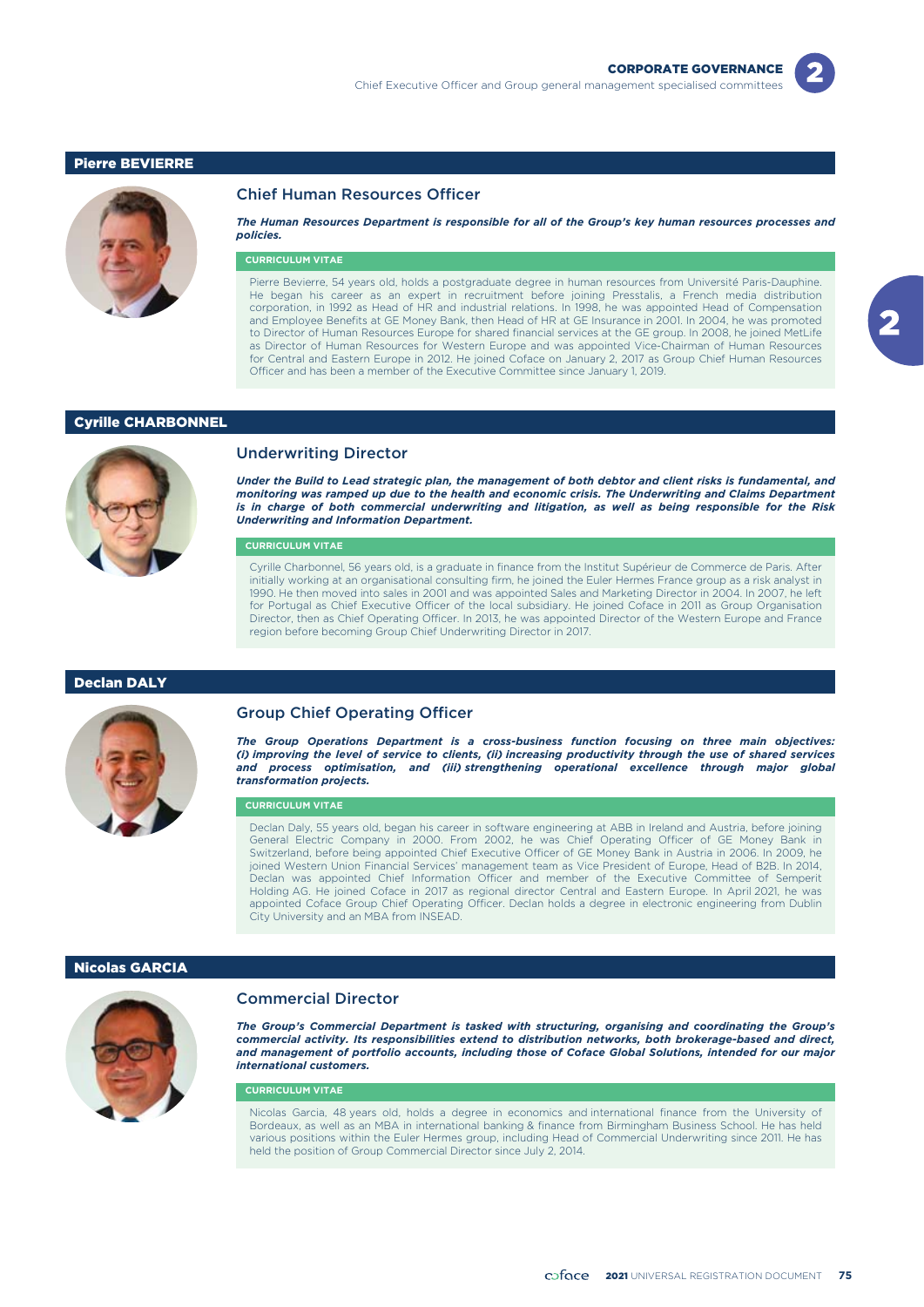

# Phalla GERVAIS



## Group Chief Financial and Risk Officer

*The Finance and Risk Department encompasses management control and purchasing, accounts, investment and financing activities, financial communications, and reinsurance, as well as the Risk Department and the Actuarial Department.*

### **CURRICULUM VITAE**

Phalla Gervais, 53 years old, began her career in the Finance and Banking Department of PWC, before joining GE Capital in 1995, where she held various senior management positions in finance. In 2013, she became Chief Financial Officer of Aviva Italy. She was promoted to Deputy Chief Financial Officer of Aviva France in 2016 before being appointed Chief Financial Officer and Deputy Chief Executive Officer of Aviva France in charge of Finance & Legal cross-business functions in 2017. In 2021, she joined Coface as Chief Financial & Risk Officer. Phalla is a graduate of SKEMA Business School.

## Carole LYTTON



General Secretary

*The General Secretariat encompasses the Human Resources Department, the Communications Department, the Legal Department, and the Compliance Department.*

#### **CURRICULUM VITAE**

Carole Lytton, 65 years old, graduated from the Paris Institut d'études politiques and holds postgraduate degrees in public law and international law. She joined the Group in 1983 and was Chief Legal and Compliance Officer from 2008 to 2015. She was appointed General Secretary on July 3, 2015. She serves as the Group's Chief Legal Officer. The Group's Compliance, Communications and Human Resources Departments are under her direct authority.

#### Keyvan SHAMSA



### Business Technology Director

*The Business Technology Department brought together the former Information Systems and Organisation Departments in 2018.*

#### **CURRICULUM VITAE**

Keyvan Shamsa, 59 years old, has a PhD in computer science from Université Pierre et Marie Curie. He began his career in finance at Crédit Lyonnais Corporate and Investment Banking in 1991 as part of the information systems team before being appointed in 2000 as Head of IT at Crédit Lyonnais Asset Management (now Amundi). In 2005, he joined Societe Generale Corporate and Investment Banking in New York as Head of Corporate Information Systems for the Americas. In 2008, he joined BNP Paribas Asset Management in Paris as Head of Information Systems, where he also held various other management positions over a ten year period. He joined the Group on November 5, 2018 as Business Technology Director.

## Thibault SURER



### Strategy and Business Development Director

*The Strategy and Development Department includes strategic planning functions, M&A, marketing and innovation, partnerships, information and economic research.*

#### **CURRICULUM VITAE**

Thibault Surer, 59 years old, is a graduate of École des Hautes Études Commerciales de Paris, the London Business School and the Stockholm School of Economics. He began his career in Eurosuez-Euroventures funds (1987-1994) and then spent 15 years with McKinsey & Company as Partner and Director of the Financial Institutions and Transport and Logistics Competence Centres. After serving as Partner in the Astorg Partners private equity fund (2010 to 2015), he became Strategy and Business Development Director of Coface Group on June 13, 2016.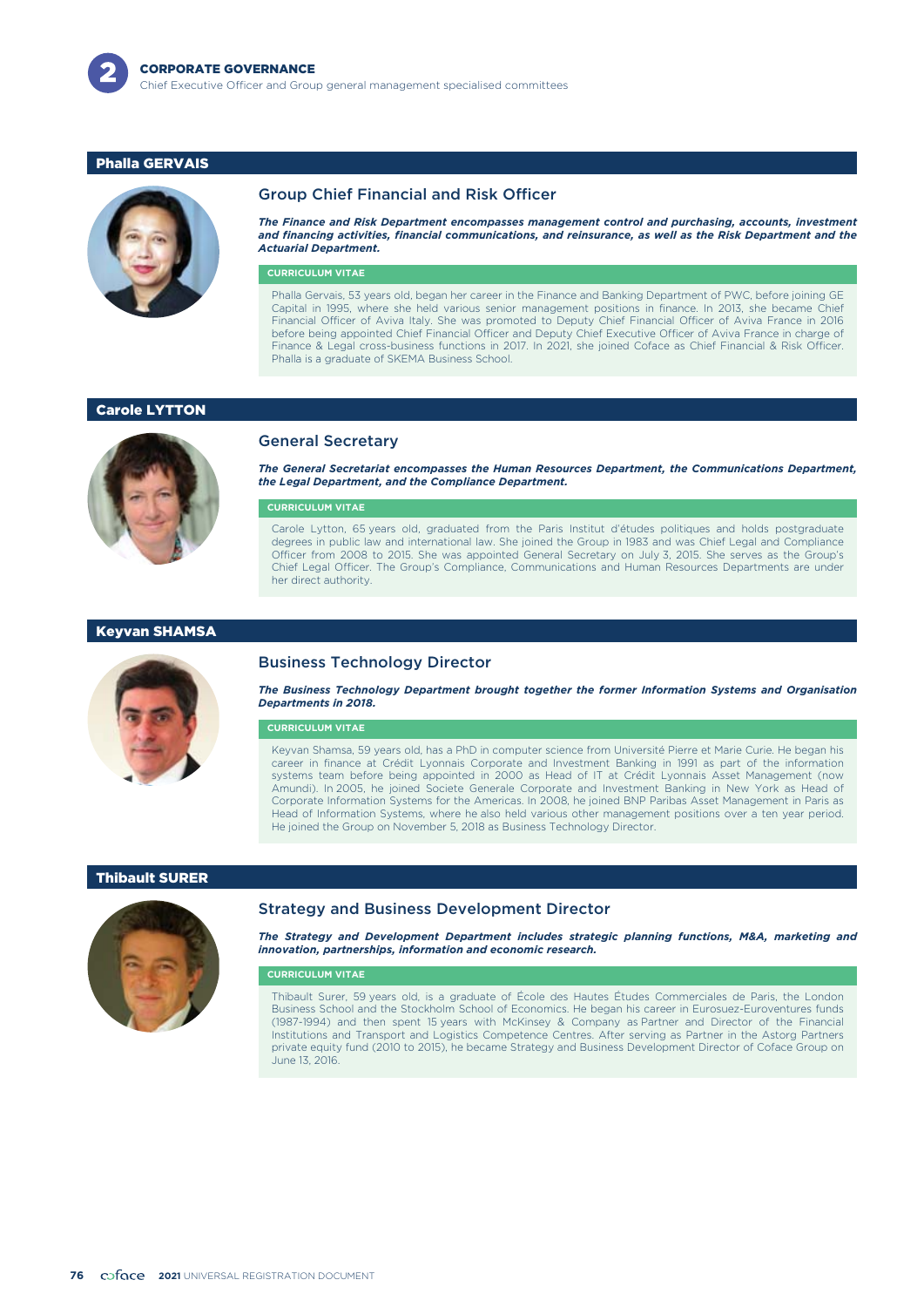

# **2.2.3 Other committees chaired by the Chief Executive Officer**

Xavier Durand also chairs the Executive Committee.

The Executive Committee is composed of the members of the Group Management Board and the seven regional directors (see also Section 1.7 "Group organisation").

It helps to prepare the Group's strategy and reviews key operational matters or strategic initiatives.

Like the Management Board, the Executive Committee pays particular attention to monitoring the efficiency of internal control, internal audit and risk management systems that are considered essential to the Group's smooth internal governance.

It meets each month to review the progress of the Group's cross-disciplinary projects and the implementation of the strategic plan. In 2021, it met twice a month to monitor and manage activities in the economic and health crisis.

Furthermore, the Executive Committee members contribute, as a team, to setting up and disseminating Coface's managerial culture.

In addition, the Chief Executive Officer convenes the main managers of the various head office functions for a meeting of this committee once a month. This committee focuses on information and discussions relating to the main areas of reflection and action.

# **2.3 COMPENSATION AND BENEFITS PAID TO MANAGERS AND CORPORATE OFFICERS**

The Company refers to the AFEP-MEDEF Code to prepare the report required by Article L.225-37 of the French Commercial Code.

The tables included in the sections below present a summary of compensation and benefits of any kind that are paid to corporate officers of the Company, and to members of the Company's Board of Directors by (i) the Company, (ii) companies controlled, pursuant to Article L.233-16 of the French Commercial Code, by the company in which the mandate is performed, (iii) companies controlled, pursuant to Article L.233-16 of the French Commercial Code, by the Company or companies that control the company in which the mandate is performed and (iv) the Company or companies that, pursuant to the same article, control the company in which the mandate is exercised. Since the Company belongs

to a group at the date of this Universal Registration Document, the information concerns the amounts owed by all companies in the chain of control.

The Company is a limited corporation *(société anonyme)* with a Board of Directors. The duties of Board Chairman, performed by François Riahi from until August 3, 2020, then by Nicolas Namias from September 9, 2020 to February 10, 2021, and by Bernard Sanchez-Incera since February 10, 2021, are separate from those of the Chief Executive Officer, performed by Xavier Durand.

Xavier Durand is compensated by the Company for his functions as Chief Executive Officer as described in Sections 2.3.2 and 2.3.3 below.

# **2.3.1 Employee compensation policy**

# Regulatory framework

The Company's compensation policy falls under the provisions of the Solvency II Directive and Delegated Regulation 2015/35 (Article 258 Section 1, Point 1 and Article 275).

Generally, compensation practices should contribute to effective risk management within the Company, and in particular:

- ensure strict compliance with the laws and regulations applicable to insurance companies;
- prevent conflicts of interest and not encourage risk-taking beyond the limits of the Company's risk tolerance;
- be consistent with the Company's strategy, interests and long-term results;
- guarantee the Company's capacity to keep an appropriate level of own funds.

In this context, Coface's compensation policy specifies general provisions applicable to all employees according to certain

criteria and provisions specific to regulated categories of employees.

# General principles

The compensation policy is a key instrument in implementing Coface's strategy. It seeks to attract, motivate and retain the best talent. It encourages individual and collective performance and seeks to be competitive in the market while respecting the Group's financial balance. It complies with the regulations in force, guarantees internal equity and professional equality, particularly between men and women. It incorporates social and environmental issues.

It is proposed by the Group's HR Department and is subject to approval by the Nominations and Compensation Committee, and then by the Board of Directors. The HR function is responsible for implementing the policy at the country level to ensure practices are consistent within the Group, and to ensure each country is compliant with local regulations and remains competitive in the market.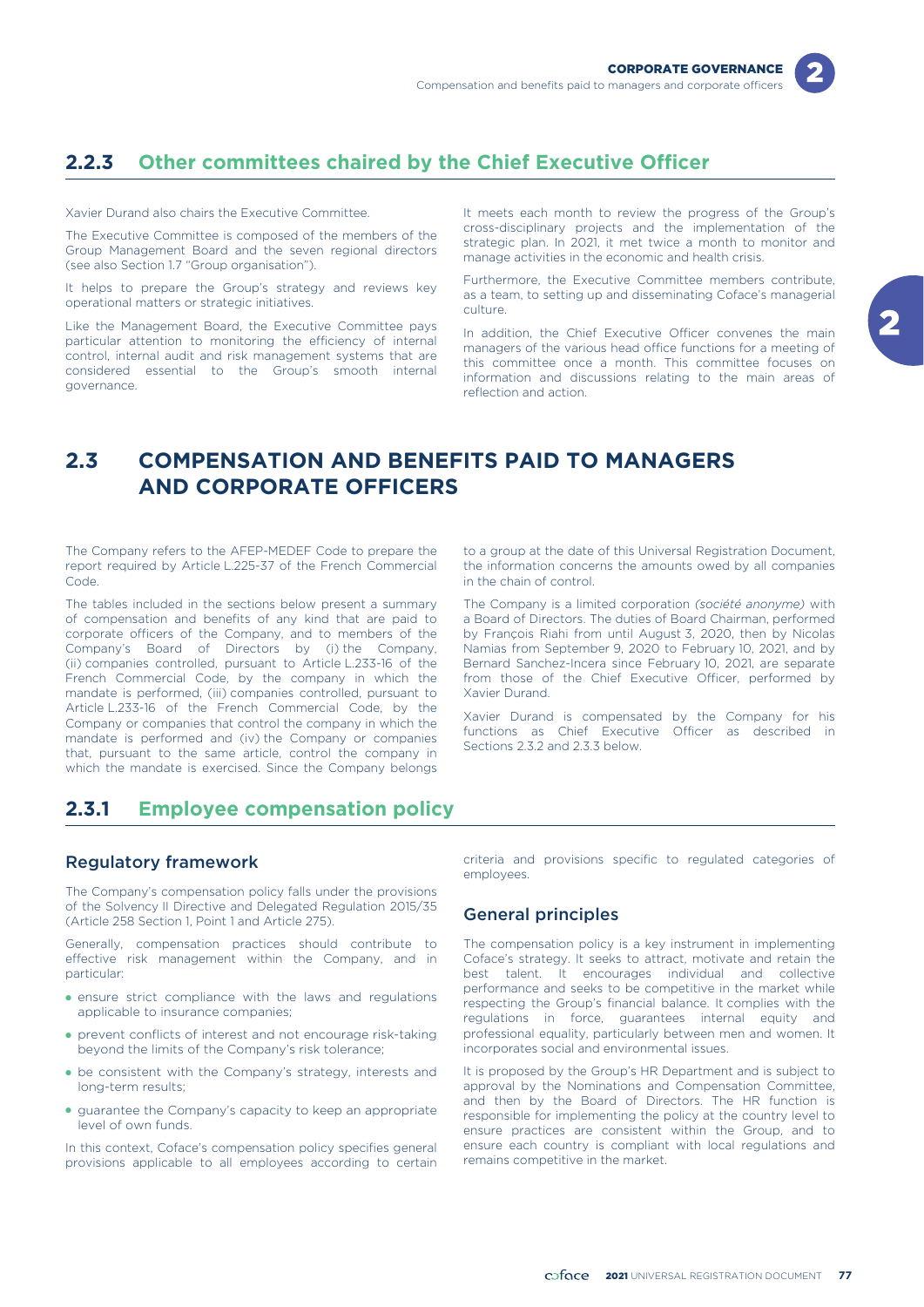

Structured in a clear and transparent manner, compensation is intended to be adapted to the Group's objectives and to assist it in its long term development strategy:

- **fixed compensation:** this is the principal component of individual compensation and depends on the abilities and expertise expected for a given position. It is set at the time of hiring and reviewed annually in light of market practices, individual contribution and internal equity in strict compliance with the constraints of the budgets allocated for the financial year;
- annual individual variable compensation ("bonus"): the Group's variable compensation policy takes individual and collective performance over a given year into account and is assessed on the basis of financial and non-financial criteria. The eligibility rules and variable compensation level are set by function, responsibility level and market under consideration.

For the Group's Senior Managers (Top 200), the target variable compensation is set as a percentage of the base salary and may not exceed 100% of this. It comprises objectives set annually by the Management Board and the managers of each function, with the support of the Group's HR Department. This procedure ensures that individual objectives are consistent with the Company's strategic objectives:

- 15% of the objectives set are purely quantitative and relate to the financial performance of the business entity,
- 45% relate to the performance of the function in question and are mainly quantitative,
- 40% are set individually at the annual performance review meeting. They may be quantitative and/or qualitative objectives, provided that they comply with SMART rules (specific, measurable, attainable, relevant and time-bound);

N.B. In 2020, in order to guarantee fairness in the assessment of senior management bonuses, the collective part of variable compensation was adjusted to 30% for the support functions, which are less impacted by the financial results than business functions.

- long term individual variable compensation (Long-Term Incentive Plan): each year since 2016, the Group has awarded free shares to persons identified in the Solvency II Directive (members of the Executive Committee, key functions and employees with significant influence on the Company's risk profile), for whom part of their variable compensation must be deferred, and to certain key employees as part of the reward and retention policy. This plan also ensures that the interests of the beneficiaries are aligned with those of the shareholders over the long term;
- collective variable compensation (employee savings): in France, the Group negotiated a three-year profit-sharing agreement in 2021. This agreement benefits all employees on a fixed or open-ended employment contract, who have more than three months' seniority within the companies forming part of the Compagnie française d'assurance pour le commerce extérieur – Fimipar economic and corporate unit (a wholly-owned subsidiary of the Group). Participation is handled according to the legal formula. Similar collective schemes exist in other Group entities depending on their legal obligations with a view to giving employees a stake in the Company's performance;
- **corporate benefits:** employee benefits are determined by each Group entity in order to be as close as possible to local concerns. The Group ensures consistency of practice and guarantees a level of social protection that is competitive in the market and respectful of its employees worldwide. Thus, in order to meet the need for fairness and competitiveness in the remuneration of Executive Committee members, the Board of Directors decided at its meeting of February 15, 2022 to set up a supplementary pension plan for Executive Committee members who do not have a specific scheme. The main features of this plan are as follows:
	- defined contribution pension scheme, in the form of an insurance policy governed by Article 82 of the French General Tax Code, the only scheme applicable internationally,
	- contribution of up to 20% of the beneficiary's base salary (half invested in the plan and the other half to cover expenses and taxes generated in the year of contribution),
- exit in capital or in annuity at the time of the liquidation of the retirement rights.

In 2020, the Group has also implemented a car policy aimed at harmonizing practices and reducing the carbon impact of its car fleet and is gradually replacing the most polluting vehicles in the fleet with gasoline, hybrid or 100% electric vehicles.

The compensation of employees is wholly or partly comprised of these components, depending on the position held, the level of responsibility and the reference market.

# Special provisions applicable to regulated categories of employees

# Scope of regulated categories of employees

Pursuant to the provisions of Article 275, Section 1, Point (c) of Regulation 2015/35, the Company has identified the following persons as falling within the scope of regulated categories of employees:

- members of the Executive Committee who cover general management, the finance and risk, strategy, operations, business technology functions, the General Secretariat<br>(legal, compliance, human resources and (legal, compliance, human resources and communications), human resources, commercial, risk underwriting, information, claims & recovery collection, and regional managers;
- persons holding the key functions described in Articles 269 to 272 of Regulation 2015/35: audit, risk, and actuarial (compliance is under the authority of the General Secretariat)<sup>;</sup>
- persons whose professional activity has a material impact on the Company's risk profile: compliance, risk underwriting, commercial underwriting, credit risk support, investment, reinsurance, economic research, financial communication, country managers where turnover exceeds a proportion of the Company's total turnover determined each year.

For 2021, 29 functions fell within the regulated categories of employees. The Nominations and Compensation Committee identifies these functions, then presents them to the Board of Directors for approval. This list is reviewed each year in order to guarantee a perfect match between the evolution of the Company's risk profile and that of its employees.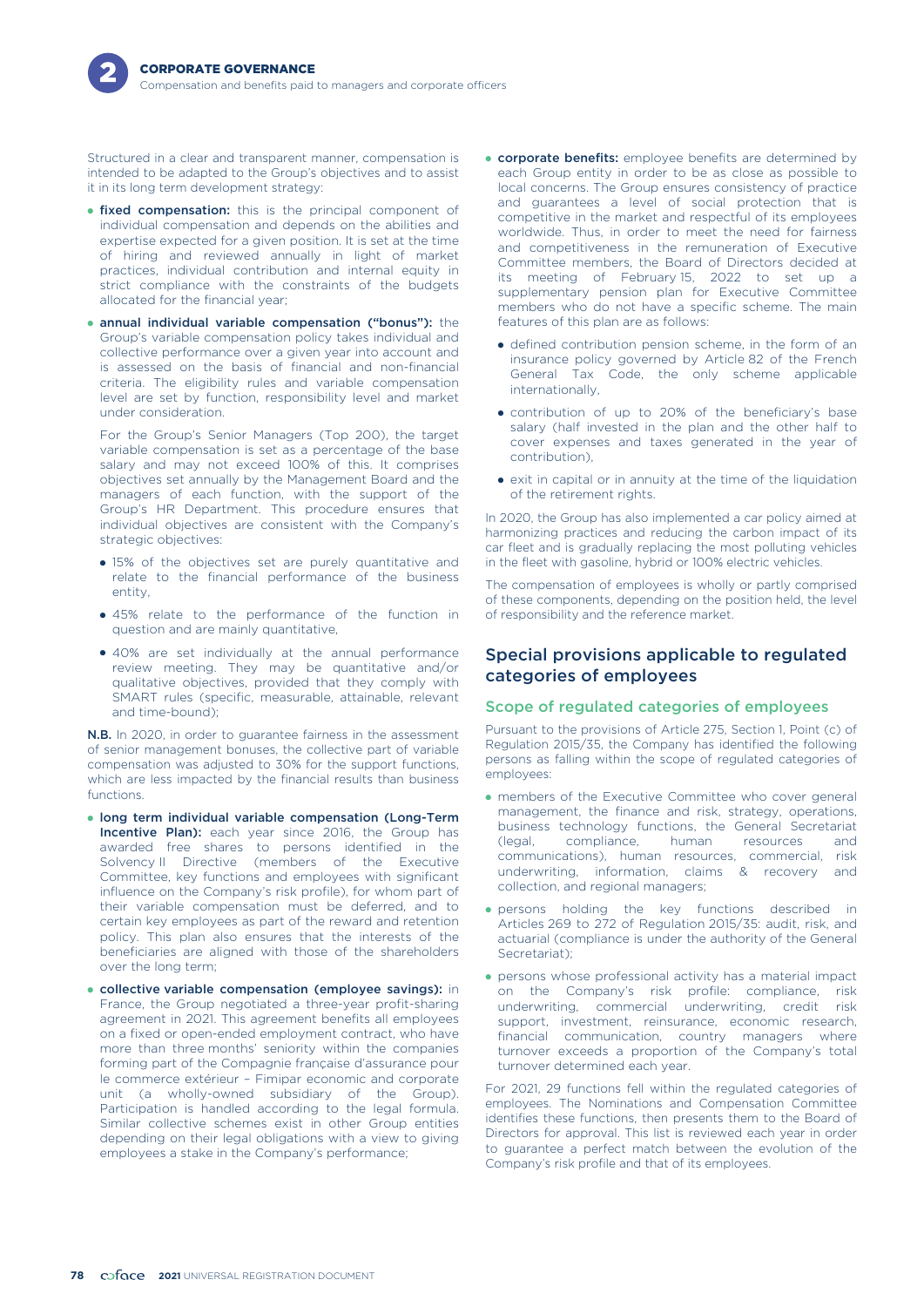

### Specific provisions regarding compensation

The Group endeavours to ensure that the proportion and structure of variable compensation are balanced and that the goals set are in accordance with the Company's strategy and risk profile.

In addition to rules common to all employees, the Group sets specific compensation rules intended for regulated categories of employees:

- the variable compensation package therefore includes the annual variable compensation ("bonus") and the long term variable compensation (Long-Term Incentive Plan) in the form of free performance shares;
- free shares make up the deferred portion of variable compensation and represent at least 30% of overall variable compensation. They are contingent upon presence and performance conditions and have a vesting period of three years;
- all risk hedging transactions are prohibited.

Furthermore, to avoid any conflict of interest, for the control functions referred to in Articles 269 to 272 (audit, risk, compliance), the collective part of annual variable compensation based on financial objectives is assessed using the Group scope, irrespective of the employee's level of involvement, to prevent them from being directly assessed on the performance of the units placed under their control.

# **2.3.2 Compensation policy for corporate officers**

In accordance with Decree No. 2019-1234 of November 27, 2019 relating to the compensation of corporate officers of listed companies provided for under the PACTE law, the Board of Directors, at the request of the Nominations and Compensation Committee, draws up a compensation policy for corporate officers. This document describes the principles of the policy, which is in line with the Company's corporate interests, falls within its commercial strategy and contributes to its long-term viability.

It describes all the components of fixed and variable compensation and explains the decision-making process followed to determine, review and implement it.

It is presented in a clear and understandable way as part of the corporate governance report and is the subject of a draft resolution submitted for approval by the Shareholders' Meeting each year and each time a significant change is made.

The compensation policy for corporate officers defines the principles, structure and governance rules applicable to the compensation paid to the Chief Executive Officer and the directors.

# Compensation of the Chief Executive **Officer**

# Principles applicable to the compensation of the Chief Executive Officer

The Board of Directors sets the various components of the Chief Executive Officer's compensation at the start of each financial year, based on a proposal by the Nominations and Compensation Committee. The Nominations and Compensation Committee proposes the compensation policy for the Chief Executive Officer in compliance with the rules laid down by the Solvency II Directive and the recommendations of the AFEP-MEDEF Code.

It thereby ensures that the principles of balance, external competitiveness, consistency and internal equity are observed in determining the components of compensation. It ensures a correlation between the responsibilities exercised, the results achieved and the level of compensation over a performance year.

It also ensures that compensation practices contribute to effective risk management within the Company and in particular:

- strict compliance with the laws and regulations applicable to insurance companies;
- the prevention of conflicts of interest and the management of risk-taking within the limits of the Company's risk tolerance;
- consistency with the Company's strategy, interests and long-term results;
- consideration of social and environmental issues.

The Chief Executive Officer's compensation is subject to a comparative analysis of the market each year by a compensation consultancy firm in order to ensure it is competitive within the market and that the structure offers the right balance of fixed, variable, short-term and long-term components. The results of this analysis are reported to the Nominations and Compensation Committee as part of the annual review of the Chief Executive Officer's compensation.

The objectives, practices and governance in terms of compensation are clearly established and communicated and the components of the Chief Executive Officer's compensation are presented transparently in the corporate governance report subject to approval by the Shareholders' Meeting.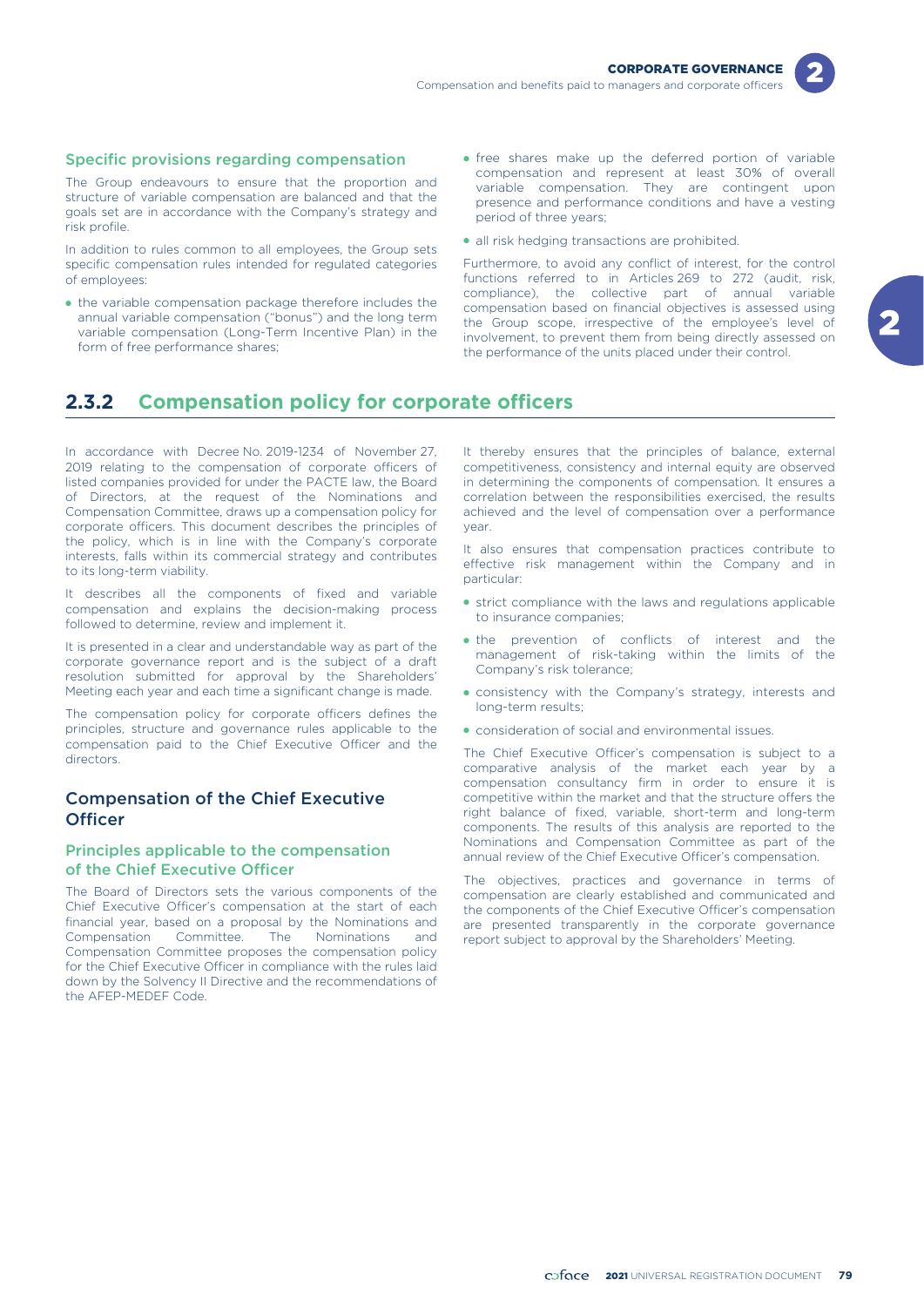# Components of the compensation of the Chief Executive Officer

The compensation of the Chief Executive Officer comprises:



- **fixed compensation:** the fixed annual compensation was adjusted to €750,000 gross when the Chief Executive Officer's term of office was renewed in 2020 in order to take into account his responsibilities, performance and market practices (see detailed explanation in the fairness ratio section below);
- **annual variable compensation:** the bonus is assessed on the basis of performance for a given year. The target is set at 100% of the base salary. It comprises 60% financial objectives and 40% strategic and managerial objectives. The maximum achievement rate for variable compensation is 200% (150% for financial objectives and 50% for strategic and managerial objectives);
- **Iong-term variable compensation:** fixed in the form of free performance shares. The delivery of the shares is contingent upon presence and performance conditions and they have a vesting period of three years. The shares awarded to the Chief Executive Officer may not represent more than 20% of the total number of shares awarded for the financial year and is limited to 125% of his base salary. The Chief Executive Officer's free share award is subject to the same conditions as all beneficiaries; however, he must retain 30% of the shares awarded until expiry of his term of office. These Long-Term Incentive Plan (LTIP) schemes are intended to ensure that the interests of the Chief Executive Officer are aligned with those of the shareholders over the long term;

**• benefits in kind:** the Chief Executive Officer is entitled to a company vehicle and the payment of 62.5% of the contributions payable to the social security regime for company managers and corporate officers.

He is entitled to the Group healthcare and protection schemes in place for all employees and has, until now, no supplementary retirement scheme. A medical check-up was proposed to the Chief Executive Officer and members of the Executive Committee in 2021.

#### Note:

- the variable compensation package includes the annual variable compensation ("bonus") and the long term variable compensation (Long-Term Incentive Plan) in the form of free performance shares;
- the payment of 30% of the annual variable compensation ("bonus") is deferred and paid as follows: 50% in N+2 and 50% in N+3. Deferred compensation is not paid if a loss is observed on the date of payment or in case of dismissal for serious misconduct or gross negligence;
- deferred compensation, including the deferred bonus portion and the free shares awarded under the Long-Term Incentive Plan, accounts for more than 60% of the overall variable compensation;
- all risk hedging transactions are prohibited.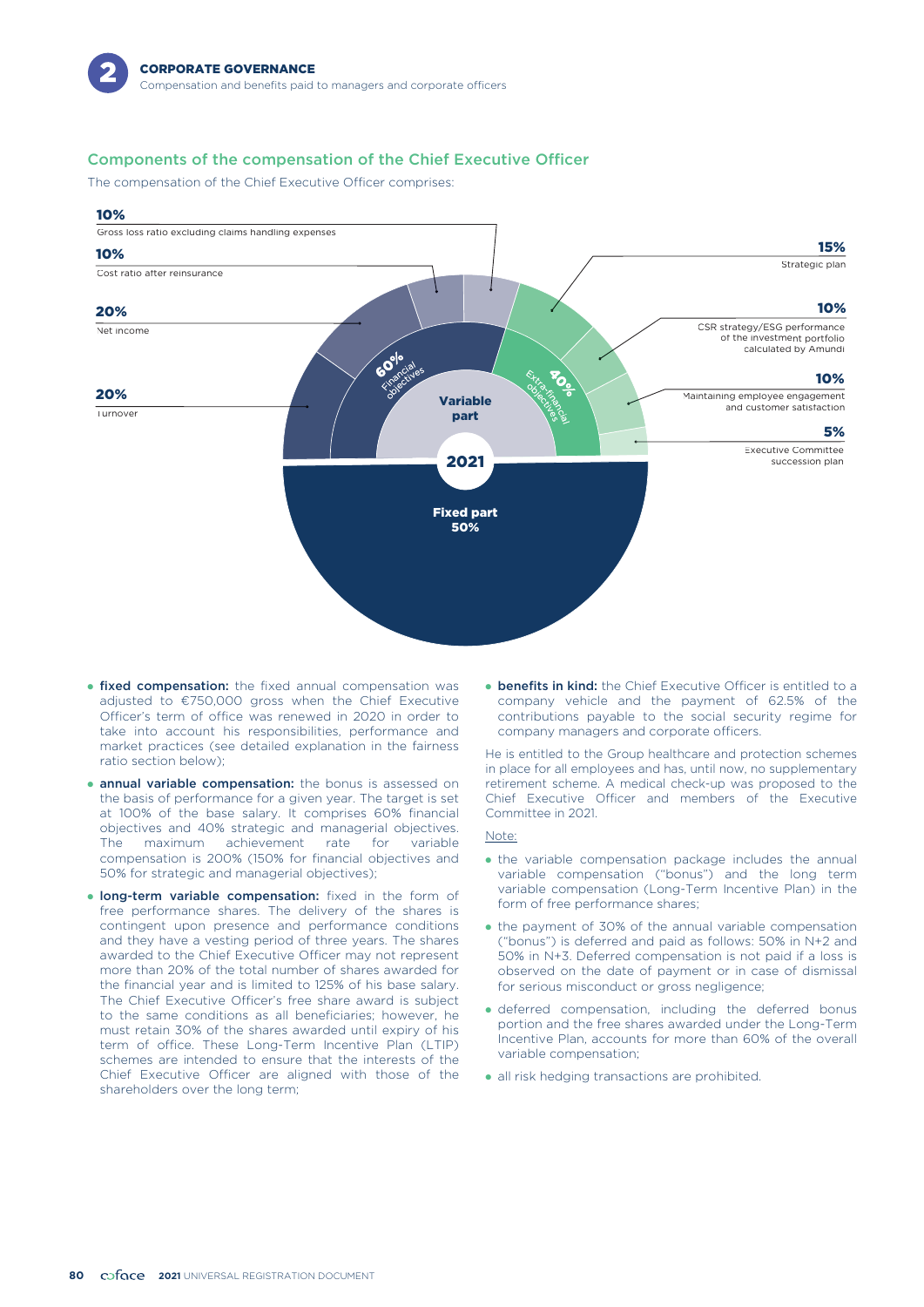

The compensation of the Chief Executive Officer may be summarised as follows:



# Directors' compensation

#### Principles of directors' compensation

The Group's policy is not to award compensation to management representatives who perform the duties of directors in Group companies. The Chairman of the Board of Directors receives compensation of €180,000 for his corporate office within COFACE SA.

The compensation policy for corporate officers has been adapted to the usual practices of listed companies and guarantees the independence of directors.

The components of directors' compensation are presented clearly and transparently in the corporate governance report and are subject to approval by the Shareholders' Meeting.

# Components of directors' compensation

The total annual package allocated to the compensation of directors in 2021 amounted to €450,000 (excluding the compensation of the Chairman), divided between the Board of Directors, the Accounts and Audit Committee, the Risk Committee and the Nominations and Compensation Committee. The rules on distribution of directors' fees are as follows:

|                                        |          | <b>FIXED PORTION</b><br>(PER YEAR PRORATA<br>TO THE TERM OF OFFICE) | <b>VARIABLE PORTION</b><br>(PER MEETING AND CAPPED*) |
|----------------------------------------|----------|---------------------------------------------------------------------|------------------------------------------------------|
| Board of Directors                     | Members  | €8,000                                                              | €3,000                                               |
|                                        | Chairman | €17.000                                                             | €3,000                                               |
| Audit and Accounts Committee           | Members  | €5,000                                                              | €2,000                                               |
|                                        | Chairman | €17.000                                                             | €3,000                                               |
| <b>Risk Committee</b>                  | Members  | €5,000                                                              | €2,000                                               |
|                                        | Chairman | €8,000                                                              | €3,000                                               |
| Nominations and Compensation Committee | Members  | €3.000                                                              | €2.000                                               |

*\* Capped:*

*• at six meetings for the Board of Directors, the Audit and Accounts Committee and the Risk Committee;*

*• at five meetings for the Nominations and Compensation Committee.*

|                                                                                                                                                                                 | <b>FINANCIAL YEAR 2021 - MAXIMUM GROSS COMPENSATION AMOUNTS</b> |                                |                                   |  |  |
|---------------------------------------------------------------------------------------------------------------------------------------------------------------------------------|-----------------------------------------------------------------|--------------------------------|-----------------------------------|--|--|
| On the basis of six Board meetings per year;<br>six Audit and Accounts Committee meetings; six Risk Committee meetings;<br>five Nominations and Compensation Committee meetings | <b>AMOUNT OF</b><br><b>COMPENSATION</b>                         | <b>FIXED PORTION</b><br>(in %) | <b>VARIABLE PORTION</b><br>(in %) |  |  |
| Member of the Board of Directors                                                                                                                                                | €26,000                                                         | 31                             | 69                                |  |  |
| Member of the Board of Directors<br>+ Chairman of the Audit and Accounts Committee                                                                                              | €61,000                                                         | 41                             | 59                                |  |  |
| Member of the Board of Directors<br>+ Member of the Audit and Accounts Committee                                                                                                | €43,000                                                         | 30                             | 70                                |  |  |
| Member of the Board of Directors<br>+ Chairman of the Risk Committee                                                                                                            | €61,000                                                         | 41                             | 59                                |  |  |
| Member of the Board of Directors<br>+ Member of the Risk Committee                                                                                                              | €43,000                                                         | 30                             | 70                                |  |  |
| Member of the Board of Directors<br>+ Chairman of the Nominations and Compensation Committee                                                                                    | €49,000                                                         | 33                             | 67                                |  |  |
| Member of the Board of Directors<br>+ Member of the Nominations and Compensation Committee                                                                                      | €39,000                                                         | 28                             | 72                                |  |  |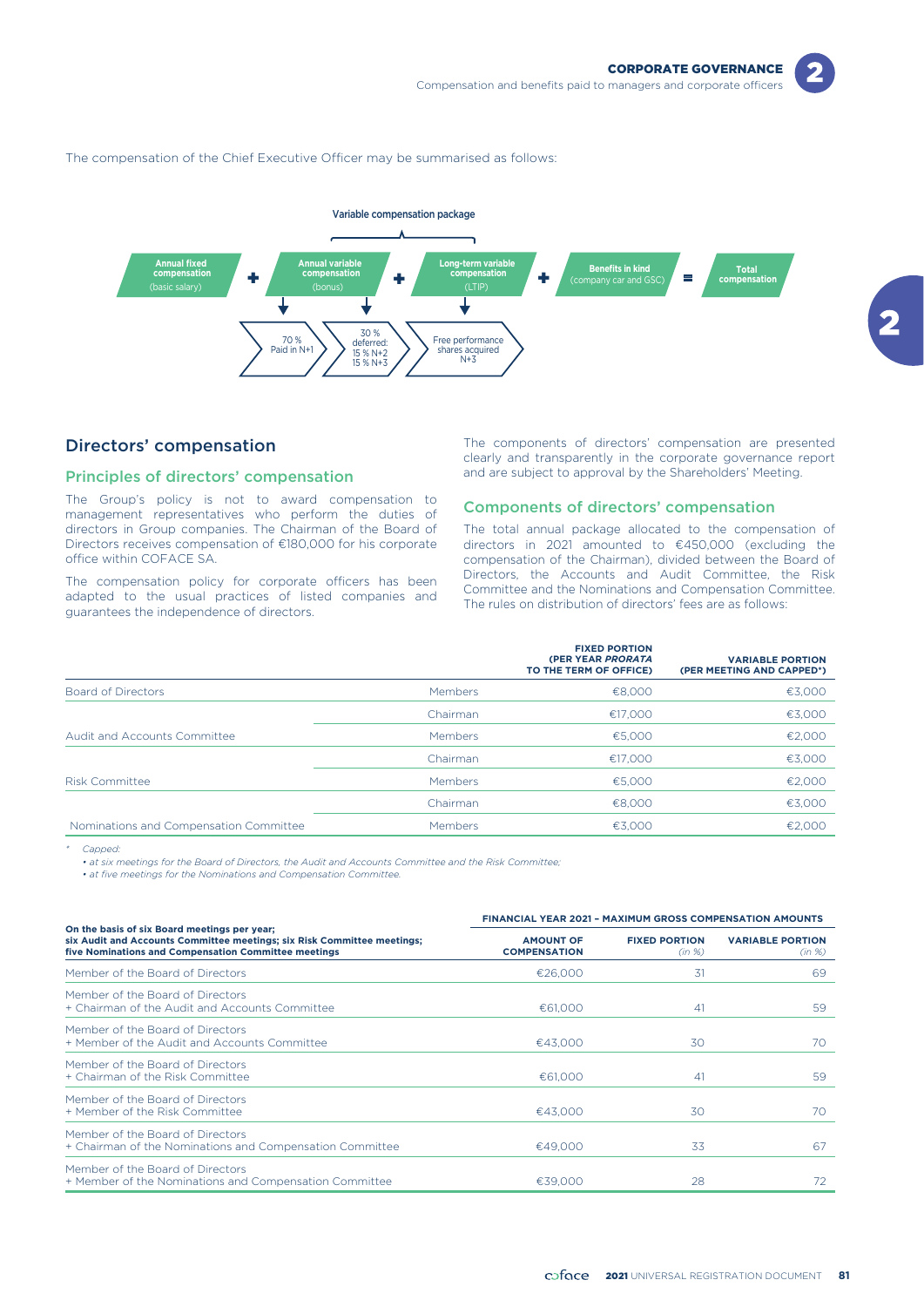# **2.3.3 Summary of the compensation of each executive director for financial years 2020 and 2021**

In order to comply with the regulations, the tables below present a summary of compensation and stock options and shares awarded during the fiscal years ended December 31, 2020 and December 31, 2021 to Bernardo Sanchez Incera, Chairman of the Board of Directors since February 10, 2021, and Xavier Durand, Chief Executive Officer.

Directors from September 9, 2020 to February 10, 2021 received no compensation or benefits from Coface in respect of their terms of office as director or Chairman of the Board of Directors of COFACE SA. The compensation paid by Natixis to François Riahi and Nicolas Namias for their duties as Chief Executive Officer of Natixis is described in the Natixis Universal

Registration Document and on the website: www.natixis.com. François Riahi, Chairman of the Board of Directors until August 3, 2020 and Nicolas Namias, Chairman of the Board of

### / SUMMARY OF COMPENSATION, STOCK OPTIONS AND SHARES GRANTED TO EACH EXECUTIVE CORPORATE OFFICER (TABLE 1 – AMF/AFEP-MEDEF)

|                                                                                                                     | FINANCIAL YEAR 2021 <sup>(1)</sup> | FINANCIAL YEAR 2020 (1) |
|---------------------------------------------------------------------------------------------------------------------|------------------------------------|-------------------------|
| Bernardo Sanchez Incera, Chairman of the Board of COFACE SA<br>Since February 10, 2021                              |                                    |                         |
| Compensation due for the financial year                                                                             | 180,000                            | N/A                     |
| Value of multi-year variable compensation awarded during the financial year                                         |                                    |                         |
| Value of stock options granted during the financial year                                                            |                                    |                         |
| Value of performance shares granted during the financial year                                                       | N/A                                | N/A                     |
| <b>TOTAL</b>                                                                                                        | 180,000                            | N/A                     |
| Xavier Durand, Chief Executive Officer                                                                              |                                    |                         |
| Compensation due for the financial year <sup>(2)</sup> (presented in detail in Section 2.3.4 below)                 | 2,012,105                          | 1,204,916               |
| Value of multi-year variable compensation allocated during the financial year                                       |                                    |                         |
| Value of stock options granted during the financial year                                                            |                                    |                         |
| Value of performance shares awarded during the financial year (presented in detail<br>in Section 2.3.8 below) $(3)$ | 533,850                            | 717,900                 |
| <b>TOTAL</b>                                                                                                        | 2,545,955                          | 1,922,816               |

*(1) In euros.*

*(2) Before social security contributions and income tax.*

*(3) IFRS fair value (corresponding to a value on the award date of €862,463 for the 2020 LTIP and €641,363 for the 2021 LTIP).*

# **2.3.4 Compensation of executive directors for financial years 2020 and 2021**

In order to comply with the regulations, the tables present the breakdown of fixed and variable compensation and other benefits granted during the fiscal years ended December 31, 2020 and 2021 to Bernardo Sanchez Incera, Chairman of the Board of Directors since February 10, 2021.

on the website: *www.natixis.com* François Riahi, Chairman of the Board of Directors until August 3, 2020 and Nicolas Namias, Chairman of the Board of

Directors from September 9, 2020 to February 10, 2021, received no form of compensation or benefits. The compensation paid by Natixis to François Riahi and Nicolas Namias for their duties as Chief Executive Officer of Natixis is described in the Natixis Universal Registration Document and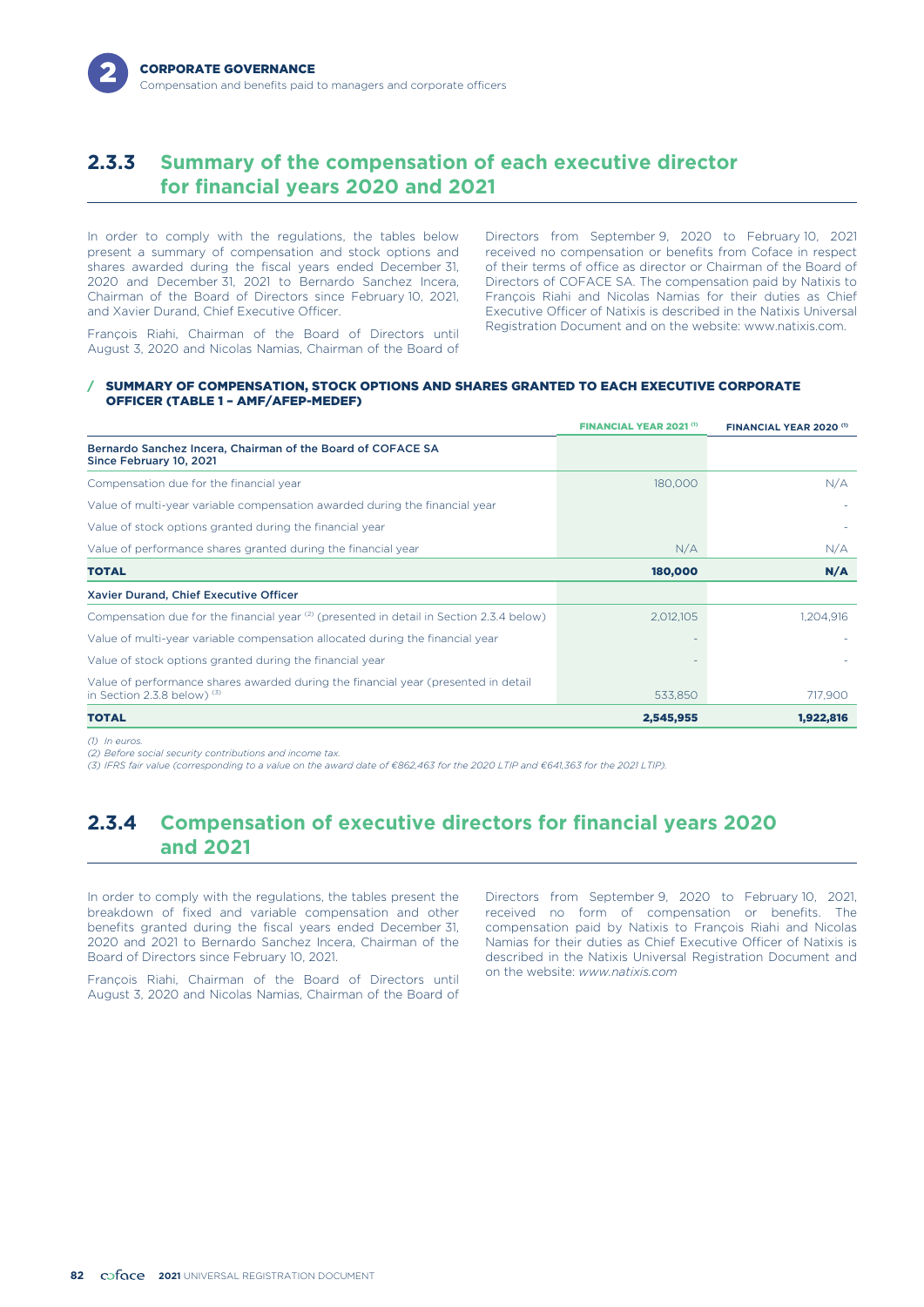

/ SUMMARY OF THE COMPENSATION PAID TO EACH EXECUTIVE CORPORATE OFFICER (TABLE 2 – AMF/AFEP-MEDEF) Compensation due or awarded for the financial year ended December 31, 2021, to Bernardo Sanchez Incera, Chairman of the COFACE SA Board of Directors since February 10, 2021

|                                                             | $2021^{(1)}$             |                     |  |
|-------------------------------------------------------------|--------------------------|---------------------|--|
|                                                             | <b>AMOUNTS DUE</b>       | <b>AMOUNTS PAID</b> |  |
| Bernardo Sanchez Incera, Chairman of the Board of COFACE SA |                          |                     |  |
| Fixed compensation for corporate office (2)                 | 180,000                  | 180,000             |  |
| Annual variable compensation                                |                          |                     |  |
| Extraordinary compensation                                  |                          |                     |  |
| Compensation for attending COFACE SA Board meetings         |                          |                     |  |
| Benefits in kind                                            | $\overline{\phantom{0}}$ |                     |  |
| <b>TOTAL</b>                                                | 180,000                  | 180,000             |  |

*(1) In euros.*

*(2) On a gross basis before social contributions and income tax.*

# Compensation due or awarded for the financial year ended December 31, 2021, to Xavier Durand, Chief Executive Officer of COFACE SA

|                                        | $2021^{(1)}$           |                                       | 2020 <sup>(1)</sup>                         |                                       |
|----------------------------------------|------------------------|---------------------------------------|---------------------------------------------|---------------------------------------|
|                                        | <b>AMOUNTS DUE (2)</b> | <b>AMOUNTS</b><br>PAID <sup>(3)</sup> | <b>AMOUNTS</b><br><b>DUE</b> <sup>(2)</sup> | <b>AMOUNTS</b><br>PAID <sup>(3)</sup> |
| Xavier Durand, Chief Executive Officer |                        |                                       |                                             |                                       |
| Fixed compensation                     | 750,000                | 750,000                               | 691.667                                     | 691,667                               |
| Annual variable compensation           | $1.246.110^{(5)}$      | 349.113 <sup>(4)</sup>                | 498.733 (5)                                 | 609,507 (4)                           |
| Deferred variable compensation (6)     | ٠                      | 266,738                               |                                             | 267,239                               |
| Extraordinary compensation             | -                      | ٠                                     |                                             |                                       |
| Directors' fees                        | ٠                      | $\overline{\phantom{a}}$              | ۰                                           |                                       |
| Benefits in kind <sup>(7)</sup>        | 15.995                 | 15.995                                | 14.516                                      | 14,516                                |
| <b>TOTAL<sup>(8)</sup></b>             | 2,012,105              | 1,381,846                             | 1,204,916                                   | 1,582,929                             |

*(1) Amount in euros, on a gross basis before social contributions and income tax.*

*(2) The amounts due correspond to the sums allocated for the financial year excluding long-term variable compensation and deferred variable compensation.*

*(3) The amounts paid correspond to the sums effectively paid during the financial year and include amounts that were due for the previous financial year.*

*(4) Variable compensation paid in performance year N (portion due for N-1).*

*(5) Variable compensation for performance year N.*

*(6) Deferred variable compensation paid in year N for performance years N-2 and N-3.*

*(7) Xavier Durand is entitled to the payment by the Company of 62.5% of the contributions payable to the social security regime for company managers and corporate officers, and a company car.*

*(8) For the history of bonus share awards, see Section 2.3.12.*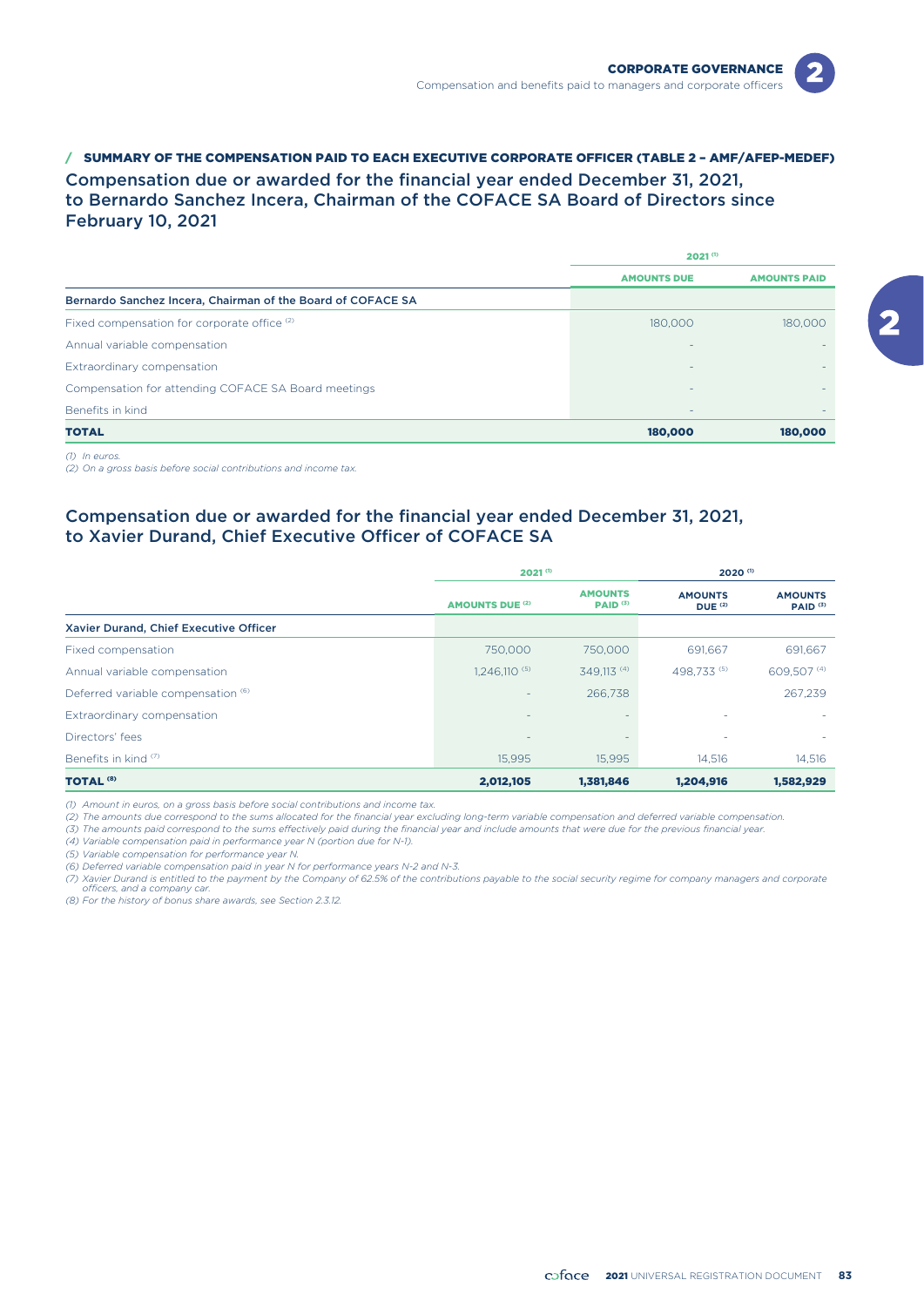

# Breakdown of the compensation paid to Xavier Durand, Chief Executive Officer of COFACE SA for the financial year ended December 31, 2021 (see also Section 8.1.3 on the principles and components of the Chief Executive Officer's compensation)

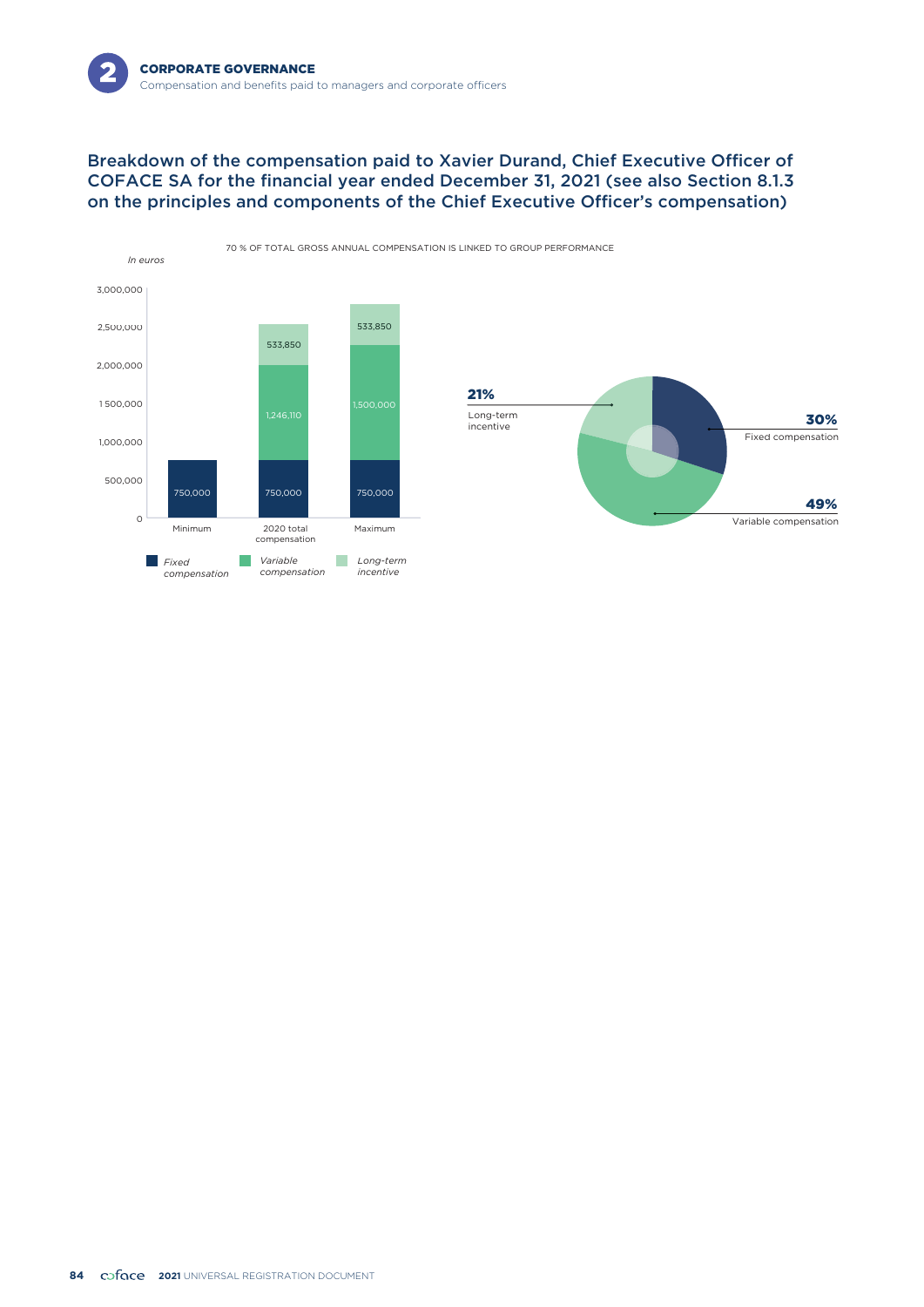| <b>COMPONENTS OF</b><br><b>COMPENSATION</b>  | <b>AMOUNT</b> | <b>COMMENTS</b>                                                                                                                                                                                                                                                                                                                                                                                                                                                                                                                                                                                                                                                                                                                                                                                                                                                                                                                                                                                                                                                                                                                                                                                                                                                                                                                                                                                                                                              |
|----------------------------------------------|---------------|--------------------------------------------------------------------------------------------------------------------------------------------------------------------------------------------------------------------------------------------------------------------------------------------------------------------------------------------------------------------------------------------------------------------------------------------------------------------------------------------------------------------------------------------------------------------------------------------------------------------------------------------------------------------------------------------------------------------------------------------------------------------------------------------------------------------------------------------------------------------------------------------------------------------------------------------------------------------------------------------------------------------------------------------------------------------------------------------------------------------------------------------------------------------------------------------------------------------------------------------------------------------------------------------------------------------------------------------------------------------------------------------------------------------------------------------------------------|
| Fixed<br>compensation                        | €750,000      | Gross annual compensation set at €750,000 on the renewal of the term of office of Xavier Durand<br>and effective from the Shareholders' Meeting closing financial year 2019, held in May 2020.                                                                                                                                                                                                                                                                                                                                                                                                                                                                                                                                                                                                                                                                                                                                                                                                                                                                                                                                                                                                                                                                                                                                                                                                                                                               |
| Annual variable<br>compensation<br>("bonus") | €1,246,110    | Target variable compensation is set at 100% of fixed compensation.<br>The maximum achievement rate for variable compensation is 200%, broken down as follows:<br>• 150% for financial objectives <i>(i.e., a maximum achievement rate of 250%)</i> ;<br>• 50% for strategic and managerial objectives ( <i>i.e.</i> , a maximum achievement rate of 125%).<br>The achievement rate for financial objectives is defined in the scope of variation limits, as follows:<br>• the lower end of the variation limit corresponds to the trigger level, <i>i.e.</i> 0% achieved;<br>• the objective corresponds to 100% achievement;<br>• between the lower end of the variation limit and the objective, the achievement rate is calculated<br>on a straight-line basis between 0% and 100% of achievement;<br>• between the objective and the upper end of the variation limit, the achievement rate is<br>calculated on a straight-line basis between 100% and 250% of achievement.<br>Thus, if the achievement rate for one of the financial objectives is at or below the lower end of the<br>variation limit for this objective, no compensation will be paid for it.<br>The payment of 30% of the annual variable compensation ("bonus") is deferred and paid as follows:<br>50% in N+2 and 50% in N+3. A penalty system is introduced in the event of dismissal for serious<br>misconduct or gross negligence or observed losses prior to the payment date. |
|                                              |               | The achievement rate of the 2021 objectives, proposed by the Nominations and Compensation<br>Committee meeting of January 14, 2022, approved by the Board of Directors at the meeting of<br>February 15, 2022, and submitted for approval of the Shareholders' Meeting that approves the 2021<br>financial statements is 166.148%, broken down as follows:                                                                                                                                                                                                                                                                                                                                                                                                                                                                                                                                                                                                                                                                                                                                                                                                                                                                                                                                                                                                                                                                                                   |

| <b>FINANCIAL OBJECTIVES</b>                            | <b>VARIATION</b><br><b>LIMIT</b> | <b>% WEIGHTING</b> | <b>ACHIEVEMENT</b><br><b>RATE</b> | <b>AMOUNT</b><br><b>OF VARIABLE</b><br><b>COMPENSATION</b> |
|--------------------------------------------------------|----------------------------------|--------------------|-----------------------------------|------------------------------------------------------------|
| Turnover                                               | $-$ /+10%                        | 20%                | 145.74%                           | €218.610                                                   |
| Net income                                             | $-$ /+20%                        | 20%                | 250.00%                           | €375,000                                                   |
| Cost ratio after reinsurance                           | $+/-3$ pt                        | 10%                | 145.00%                           | €108.750                                                   |
| Gross loss ratio excluding<br>claims handling expenses | $+/-5$ pts                       | 10%                | 250.00%                           | €187.500                                                   |

TOTAL (A) 118.648% €889,860

| <b>STRATEGIC AND</b><br><b>MANAGERIAL OBJECTIVES</b>                                   | <b>VARIATION</b><br><b>LIMIT</b> | <b>% WEIGHTING</b> | <b>ACHIEVEMENT</b><br><b>RATE</b> | <b>AMOUNT</b><br><b>OF VARIABLE</b><br><b>COMPENSATION</b> |
|----------------------------------------------------------------------------------------|----------------------------------|--------------------|-----------------------------------|------------------------------------------------------------|
| Strategic plan                                                                         | 0/125%                           | 15%                | 125.00%                           | €140,625                                                   |
| CSR strategy/ESG<br>performance of the<br>investment portfolio<br>calculated by Amundi | O/125%                           | 10%                | 125.00%                           | €93.750                                                    |
| Maintaining employee<br>engagement and client<br>satisfaction                          | O/125%                           | 10%                | 100.00%                           | €75,000                                                    |
| <b>Executive Committee</b><br>succession plan                                          | 0/125%                           | 5%                 | 125.00%                           | €46.875                                                    |
| <b>TOTAL (B)</b>                                                                       |                                  |                    | 47.50%                            | €356,250                                                   |

TOTAL (A + B) 166.148% €1,246,110 The amount due for financial year 2021 is therefore €1,246,110 and will be paid as follows:

● **70% of the total amount paid in 2022,** *i.e.* **€872,278;**<br>● 15% of the total amount deferred to 2023, *i.e.* €186,916;

● 15% of the total amount deferred to 2024, *i.e.* €186,916.

Payment of the 2021 bonus is conditional on the approval of the Ordinary Shareholders' Meeting that follows the closing of financial year 2021.

A malus scheme has also been introduced: therefore, in case of losses observed prior to the payment dates of the deferred amounts or dismissal for gross negligence or serious misconduct before the payment date, no payment will be made for these deferred amounts.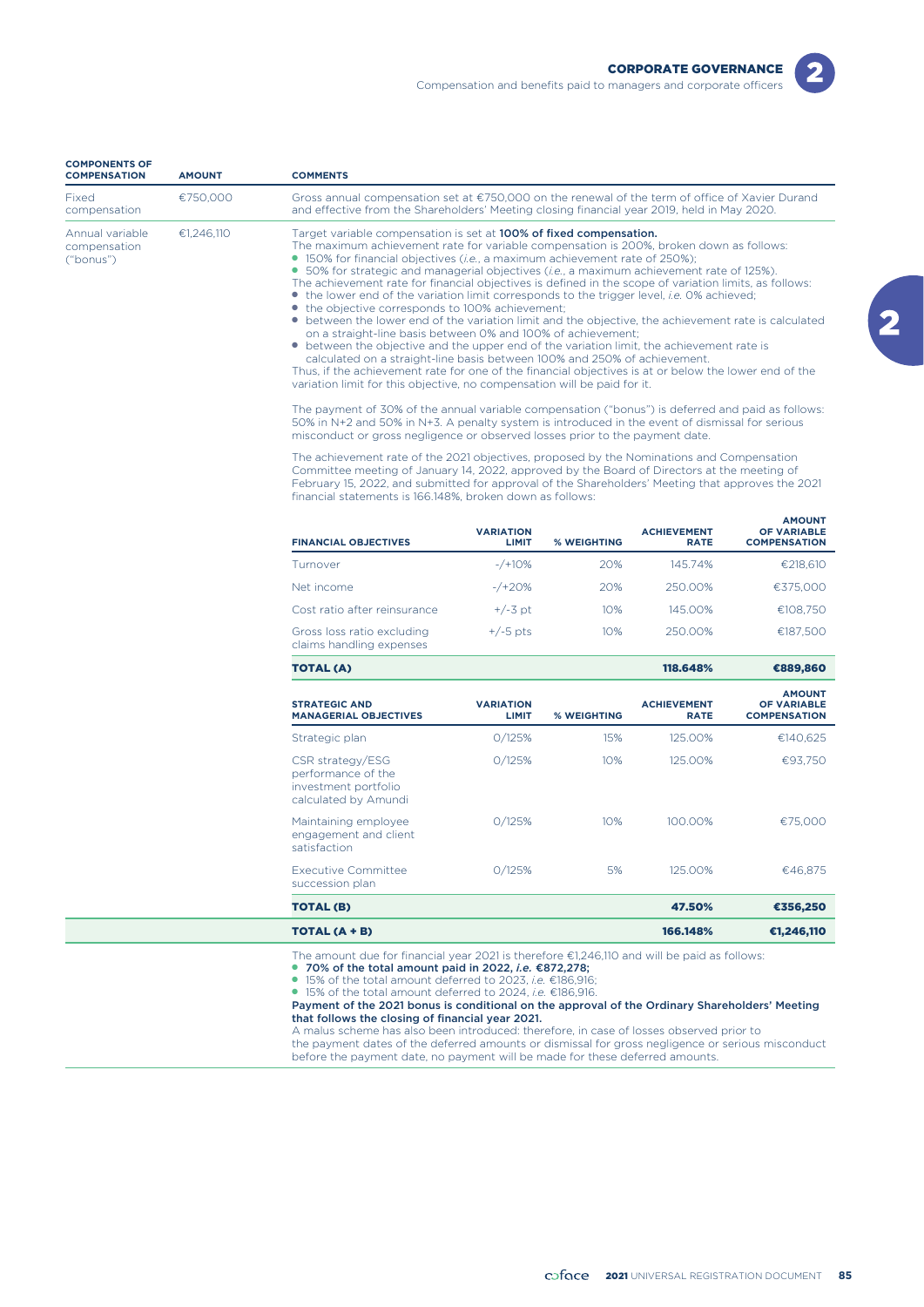

| <b>COMPONENTS OF</b><br><b>COMPENSATION</b>                                                                                                                | <b>AMOUNT</b>       | <b>COMMENTS</b>                                                                                                                                                                                                                                                                                                                                                                                                                                                                                                                                                                                                                                                                                                                                                                                                                                                                                                                                                                                                                                                                                                                                                                                                                                                                                                                                                                                                                                                                                                                                                                                                                                                                                                                                                                                                                                                                                                                                                                                                                        |
|------------------------------------------------------------------------------------------------------------------------------------------------------------|---------------------|----------------------------------------------------------------------------------------------------------------------------------------------------------------------------------------------------------------------------------------------------------------------------------------------------------------------------------------------------------------------------------------------------------------------------------------------------------------------------------------------------------------------------------------------------------------------------------------------------------------------------------------------------------------------------------------------------------------------------------------------------------------------------------------------------------------------------------------------------------------------------------------------------------------------------------------------------------------------------------------------------------------------------------------------------------------------------------------------------------------------------------------------------------------------------------------------------------------------------------------------------------------------------------------------------------------------------------------------------------------------------------------------------------------------------------------------------------------------------------------------------------------------------------------------------------------------------------------------------------------------------------------------------------------------------------------------------------------------------------------------------------------------------------------------------------------------------------------------------------------------------------------------------------------------------------------------------------------------------------------------------------------------------------------|
| Multi-year variable<br>compensation                                                                                                                        | €0.00               | N/A                                                                                                                                                                                                                                                                                                                                                                                                                                                                                                                                                                                                                                                                                                                                                                                                                                                                                                                                                                                                                                                                                                                                                                                                                                                                                                                                                                                                                                                                                                                                                                                                                                                                                                                                                                                                                                                                                                                                                                                                                                    |
| Extraordinary<br>compensation                                                                                                                              | €0.00               | N/A                                                                                                                                                                                                                                                                                                                                                                                                                                                                                                                                                                                                                                                                                                                                                                                                                                                                                                                                                                                                                                                                                                                                                                                                                                                                                                                                                                                                                                                                                                                                                                                                                                                                                                                                                                                                                                                                                                                                                                                                                                    |
| Long-term variable<br>compensation<br>(Allocation of<br>stock<br>options/performance<br>shares and any<br>other component<br>of long-term<br>compensation) | (see Section 2.3.8) | 75,000 free shares are awarded under the 2021 Long-Term Incentive Plan (2021 LTIP), representing<br>an IFRS fair value of €533,850 (€641,363 on award, based on the average opening share price for<br>the last 20 stock market trading sessions preceding the date of the Board meeting).<br>Free shares will be definitively vested on February 12, 2024, subject to presence and performance<br>conditions measured over the term of the plan until December 31, 2023, as follows:<br>• 40% of the shares awarded will be vested subject to the relative performance of COFACE SA's<br>shares, measured by COFACE SA's Total Shareholder Return (TSR) compared to the TSR of<br>companies comprising the Euro Stoxx Assurance index over the period from January 1, 2021 to<br>December 31, 2023:<br>• 40% of the shares awarded will be vested subject to achievement of net earnings per share at<br>December 31, 2023:<br>• 20% of the shares awarded will be vested subject to the achievement of the CSR criterion linked<br>to increasing the proportion of women in senior management (Top 200) at December 31, 2023.<br>The trigger level is set at 80% of the objective for each criterion. Thus, if the achievement rate for<br>one of the criteria is less than 80% of the objective, performance in respect of this criterion will be<br>unfulfilled. The achievement rate may vary between 80% and 120%, and the achievement rates can<br>offset each other. However, this offsetting cannot be applied if the rate of achievement for one of<br>the criteria is less than 80% of the target and cannot result in the acquisition of more than 100% of<br>the shares in total.<br>The share vesting period is set at three years starting from February 10, 2021. The plan does not<br>include a minimum holding period.<br>The Board decided that 30% of the CEO's shares vested under the 2021 LTIP should be retained<br>until the end of his term of office or of any other role that he might hold within Coface. |
| No hedaina                                                                                                                                                 | €0.00               | To the Company's knowledge, no hedging instrument has been set up.                                                                                                                                                                                                                                                                                                                                                                                                                                                                                                                                                                                                                                                                                                                                                                                                                                                                                                                                                                                                                                                                                                                                                                                                                                                                                                                                                                                                                                                                                                                                                                                                                                                                                                                                                                                                                                                                                                                                                                     |
| Supplementary<br>retirement scheme                                                                                                                         | €0.00               | Xavier Durand is not entitled to any supplementary retirement scheme.                                                                                                                                                                                                                                                                                                                                                                                                                                                                                                                                                                                                                                                                                                                                                                                                                                                                                                                                                                                                                                                                                                                                                                                                                                                                                                                                                                                                                                                                                                                                                                                                                                                                                                                                                                                                                                                                                                                                                                  |
| Directors' fees                                                                                                                                            | €0.00               | Xavier Durand did not receive any directors' fees in connection with his duties within the Company.                                                                                                                                                                                                                                                                                                                                                                                                                                                                                                                                                                                                                                                                                                                                                                                                                                                                                                                                                                                                                                                                                                                                                                                                                                                                                                                                                                                                                                                                                                                                                                                                                                                                                                                                                                                                                                                                                                                                    |
| Benefits in kind                                                                                                                                           | €15,995             | Xavier Durand is entitled to a company vehicle and the payment of 62.5% of the contributions<br>payable to social security regime for company managers and corporate officers.                                                                                                                                                                                                                                                                                                                                                                                                                                                                                                                                                                                                                                                                                                                                                                                                                                                                                                                                                                                                                                                                                                                                                                                                                                                                                                                                                                                                                                                                                                                                                                                                                                                                                                                                                                                                                                                         |
| <b>TOTAL AMOUNTS</b>                                                                                                                                       | €2,012,105          |                                                                                                                                                                                                                                                                                                                                                                                                                                                                                                                                                                                                                                                                                                                                                                                                                                                                                                                                                                                                                                                                                                                                                                                                                                                                                                                                                                                                                                                                                                                                                                                                                                                                                                                                                                                                                                                                                                                                                                                                                                        |

#### DUE\*

*\* The amounts due correspond to the sums allocated for the financial year excluding long-term variable compensation.*

### Fairness ratio between the level of compensation of the Chief Executive Officer and the average and median compensation of the Company's employees

In accordance with the terms of Decree No. 2019-1234 of November 27, 2019 relating to the compensation of corporate officers of listed companies provided for under law No. 2019-486 of May 22, 2019 (known as the PACTE law), the Company provides here the ratio of the level of compensation of the Chief Executive Officer to the average and median full-time equivalent compensation of the Company's employees.

value, and benefits in kind). This analysis was conducted taking into account the "Guidelines on compensation multiples" issued by the AFEP (the French Association of Private Enterprises) on September 27, 2019 and updated in February 2021. The scope used for the analysis is the France scope (all employees

established in France and continuously present during the reference year), which is the Chief Executive Officer's market and is the most relevant for this comparison. It takes into account the gross components of compensation paid or awarded for financial year N (fixed pay, variable compensation paid during financial year N for year N-1, deferred variable portion paid during financial year N for previous financial years, free shares awarded for financial year N valued at IFRS fair

It concerns only the Chief Executive Officer, the Chairman of the Board of Directors being only entitled to an annual payment set at 180,000 euros annually for its mandate.

| <b>FINANCIAL YEAR</b>                  | 2017 | 2018 | 2019 | 2020 | 2021 | <b>SBF 120</b><br><b>BENCHMARK*</b> |
|----------------------------------------|------|------|------|------|------|-------------------------------------|
| Ratio to average employee compensation | 7.8  |      | 24.  | 29.  | 24.1 | 41                                  |
| Ratio to median employee compensation  |      | 29.2 | 29.C | 35.2 | 29.4 | 55                                  |

*\* Average of ratios, source Willis Towers Watson*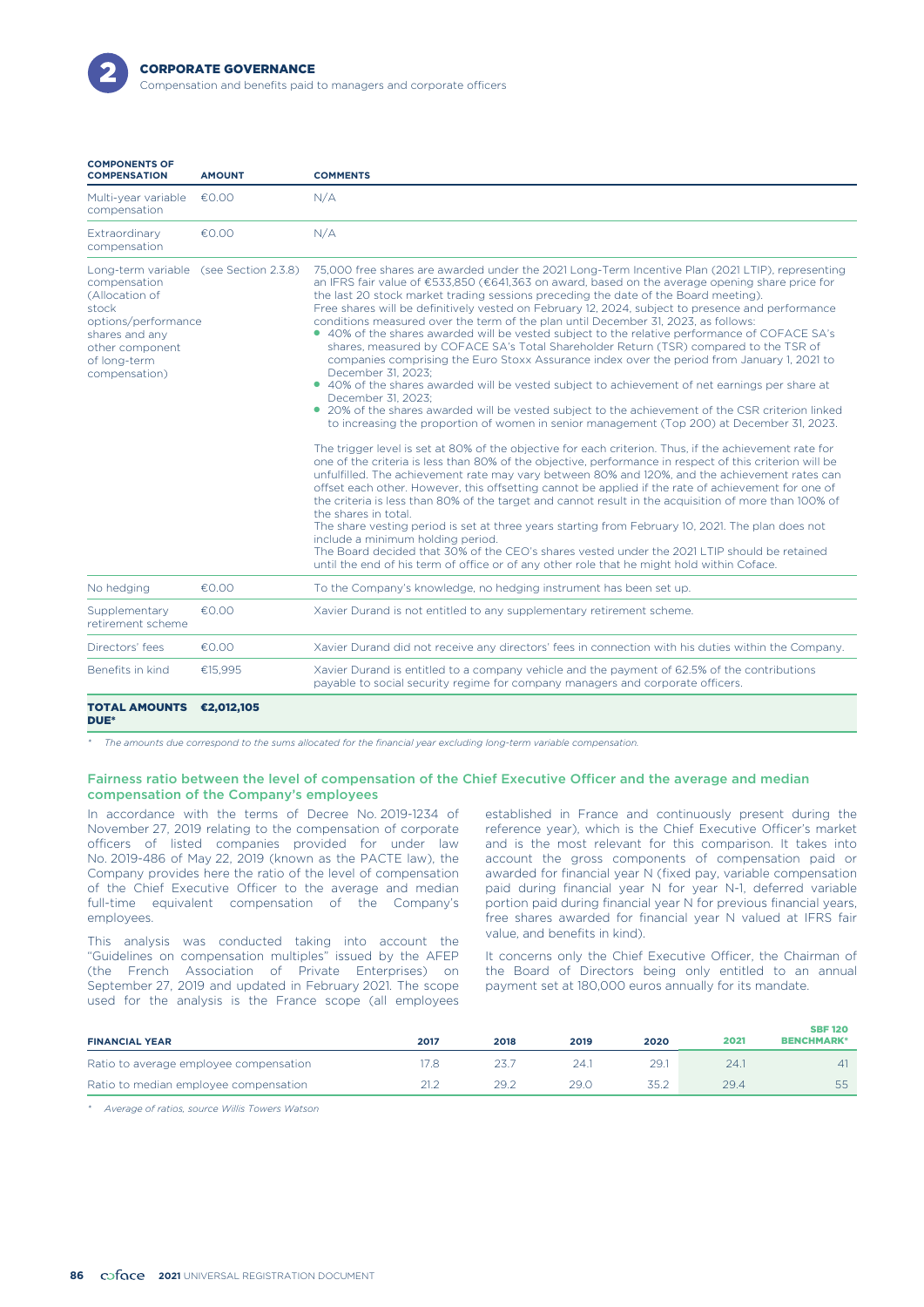

## / EXPLANATIONS FOR THE CHANGE IN THE RATIO OVER THE REFERENCE PERIOD

- **Financial year 2017:** Xavier Durand's compensation includes the cash portion of the guaranteed bonus at 80% for 2016 (70% of the bonus amount for 2016, 30% of the annual variable compensation being deferred and paid in years N+2 and N+3). Financial year 2017 does not therefore reflect a full year of compensation in terms of the rate of achievement and payment.
- **Financial year 2018:** first full year of Xavier Durand's compensation, including a performance bonus for 2017 (152.01% achievement of the objectives set over the period) and the first deferred variable compensation amount paid in respect of the 2016 bonus.
- **Financial year 2019:** Xavier Durand's compensation includes a performance bonus for 2018 (157.83% achievement of the objectives set over the period), comparable to 2017, and the second deferred variable compensation amount paid in respect of the 2016 bonus and the first for the 2017 bonus; the ratios are relatively stable between 2018 and 2019.

Financial year 2020: Xavier Durand's compensation includes a performance bonus for 2019 (151.43% achievement of the

**Financial year 2021:** the compensation paid or awarded to Xavier Durand in 2021 mainly includes:

- gross annual compensation set at €750,000 on the renewal of his term of office in 2020, maintained for 2021;
- the cash portion of the bonus due in respect of 2020, with 72.11% of targets for the period met, down significantly compared to previous years;
- the second instalment of deferred variable compensation paid in respect of the 2018 bonus and the first in respect of the 2019 bonus, the amounts of which were stable compared to the previous financial year;
- the amount awarded under the 2021 LTIP, or 75,000 shares valued at €533,850 (IFRS value). This amount was less than in the 2020 LTIP, which was valued at €717,900 (IFRS value) for the same number of shares.

N.B. in an economic environment marked by a sharp slowdown in our clients' activity, operating performances were very satisfactory in 2020. However, in order to take account of the economic situation, it was agreed:

objectives set over the period), comparable to 2017 and 2018, the second deferred variable compensation amount paid in respect of the 2017 bonus and the first for the 2018 bonus. In addition, Xavier Durand's fixed compensation was revised from €575,000 to €750,000 on his reappointment in 2020, in order to take into account:

- individual performance: Xavier Durand outperformed his objectives for the previous three financial years;
- market practice: Xavier Durand's fixed compensation was voluntarily set below the market median at the time he took office in 2016 (17% below the market median (1) in base salary and -21% overall in 2019) and was not reviewed in his first four years in office, in accordance with the Company's policy and the recommendations of the AFEP-MEDEF code. This review allowed the Xavier Durand's compensation to be positioned at a competitive level, slightly above the market median.

The fairness ratio therefore changed over the period but remains well below the benchmarks made up of SBF 120 companies.

- . to maintain the objectives set for Xavier Durand's annual variable compensation as set before the health crisis; the 2020 bonus is down sharply compared to 2019 (from €870,723 for 2019 to €498,733 for 2020, representing a reduction of 43%);
- $\bullet$  not to modify the performance assessment criteria of the 2018 Long-Term Incentive Plan measured at December 31, 2020, the delivery of which was scheduled for February 2021; as a result, none of the 65,000 shares awarded under the 2018 LTIP were delivered to Xavier Durand (value of €594,198 on the award date);
- to set the maximum amount of the free shares awarded to Xavier Durand under the 2021 Long-Term Incentive Plans at 20% of the budget allocated for the fiscal year and 125% of his fixed compensation;
- Finally, in accordance with the recommendations of the AFEP-MEDEF Code, it was agreed that, except in exceptional circumstances, the compensation structure of the Chief Executive Officer, including fixed compensation, will only be reviewed at lengthy intervals; the review must be justified in light of changes in responsibilities, performance and market competitiveness.

*<sup>(1)</sup> Benchmark performed by Willis Towers Watson on a panel of 30 SBF 80 companies comparable with Coface in terms of headcount, turnover and/or geographic scope.*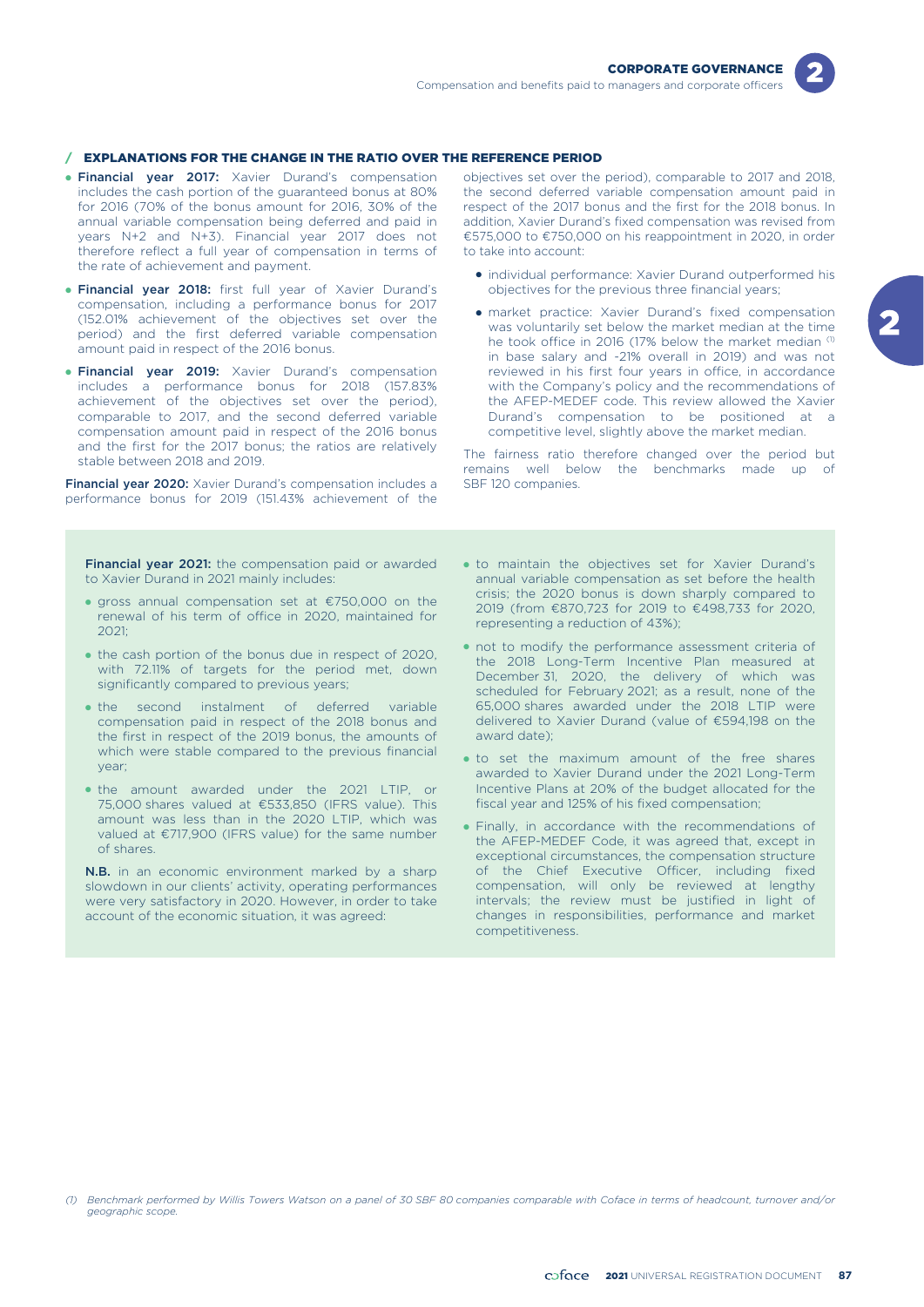#### / ANNUAL CHANGES IN COMPENSATION, THE COMPANY'S PERFORMANCE, AVERAGE FULL-TIME EQUIVALENT COMPENSATION FOR THE COMPANY'S EMPLOYEES AND THE AFOREMENTIONED RATIOS DURING THE FIVE MOST RECENT FINANCIAL YEARS

|                                                                                                 | 2017 | 2018 | 2019 | 2020  | 2021  |
|-------------------------------------------------------------------------------------------------|------|------|------|-------|-------|
| Change in the compensation of the Chief Executive Officer                                       | 57%  | 41%  | 9%   | 22%   | (17%) |
| Change in the average compensation of employees                                                 | 8%   | 6%   | 7%   | $1\%$ | $O\%$ |
| Ratio to average employee compensation                                                          | 17.8 | 23.7 | 24.1 | 29.1  | 24.2  |
| Change in ratio vs. average employee compensation compared to<br>the previous year              | 45%  | 33%  | 2%   | 21%   | (17%) |
| Ratio to median employee compensation                                                           | 21.2 | 29.2 | 29.0 | 35.2  | 29.4  |
| Change in ratio vs. median compensation of employees compared<br>to the previous financial year | 54%  | 37%  | (1%) | 21%   | (16%) |
| Change in net income                                                                            | 100% | 47%  | 20%  | (44%) | 170%  |
| Change in turnover                                                                              | (4%) | 2%   | 7%   | (2%)  | 8%    |

**N.B.** the decrease in the compensation and ratios analysed in 2021 is mainly linked to the reduction in the bonus due for 2020 (70% of which was in 2021), as the Company's results were heavily impacted by the economic environment. This situation will be remedied in 2022 given the Company's excellent results in 2021.

Similarly, with regard to long-term variable compensation in the form of free shares, as the performance condition was not met, all the shares awarded under the 2018 LTIP, which were to be delivered in February 2021, were cancelled, representing 65,000 shares for a value of €594,198 at the award date (IFRS fair value of €463,320). The 2019 LTIP will be delivered in full as the performance condition was met, representing 70,000 shares for a value of €564,445 at the award date (IFRS fair value of €463,260, capital gain on acquisition of €898,800).

These changes demonstrate the close link between the Company's results and the amount of annual variable compensation (bonus) and therefore the effectiveness of the CEO compensation system, as well as the high standards of the performance criteria set for long-term variable compensation.

The structure and principles of the Chief Executive Officer's compensation will therefore be maintained in 2022 (see Chapter 8 of this document, presenting the 2022 compensation policy for corporate officers).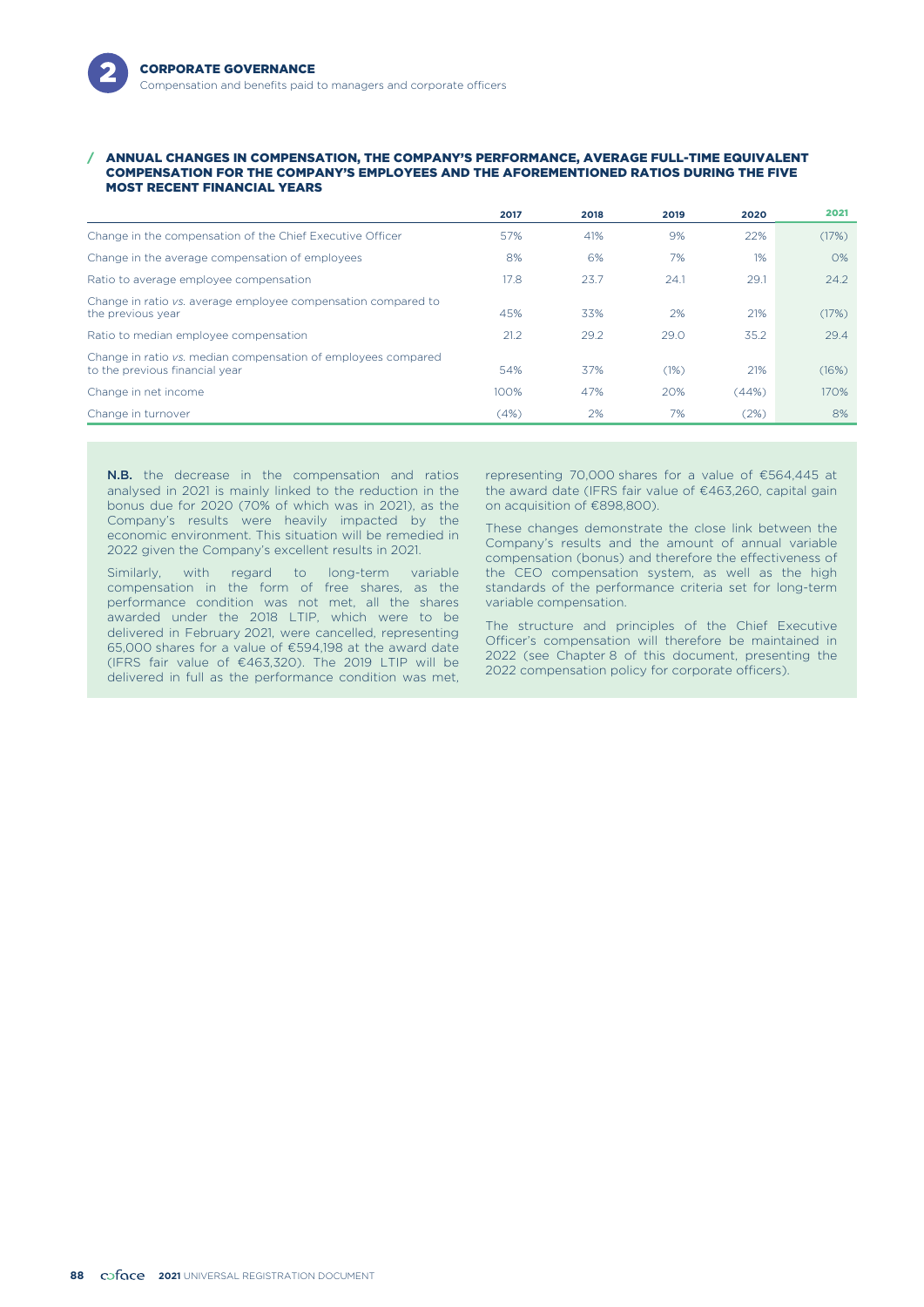

# **2.3.5 Compensation of members of the Board of Directors for financial years 2020 and 2021**

The table below shows the compensation received by members of the Company's Board of Directors for the financial year ended December 31, 2020 as well as compensation payable to them for the financial year ended December 31, 2021. For the sake of transparency, the Directors representing Natixis who resigned on February 10, 2021 are also included in the table below.

# TABLE OF COMPENSATION RECEIVED BY NON-EXECUTIVE CORPORATE OFFICERS

(TABLE 3 – AMF/AFEP-MEDEF) (1)

|                                    |                          | <b>DIRECTORS'</b><br><b>OTHER COMPENSATION</b><br><b>COMPENSATION</b> (in $\epsilon$ )<br>AND BENEFITS (in $\epsilon$ ) |              |                          |              | <b>TOTAL</b> (in $\epsilon$ ) |
|------------------------------------|--------------------------|-------------------------------------------------------------------------------------------------------------------------|--------------|--------------------------|--------------|-------------------------------|
|                                    | $2021^{(2)}$             | 2020(3)                                                                                                                 | $2021^{(2)}$ | 2020(3)                  | $2021^{(2)}$ | 2020(3)                       |
| Jean Arondel (4)                   | 4,000                    | 26,000                                                                                                                  |              |                          | 4,000        | 26,000                        |
| Nathalie Bricker <sup>(4)</sup>    | (6)                      | (6)                                                                                                                     |              |                          | (6)          | (6)                           |
| <b>Janice Englesbe</b>             | 37,375                   |                                                                                                                         |              |                          | 37,375       |                               |
| David Gansberg <sup>(5)</sup>      | 27,417                   |                                                                                                                         |              |                          | 27,417       |                               |
| Éric Hémar                         | 55,000                   | 58,000                                                                                                                  | ÷.           | $\overline{\phantom{a}}$ | 55,000       | 58,000                        |
| <b>Chris Hovey</b>                 | 25,000                   |                                                                                                                         | ۰            |                          | 25,000       |                               |
| Daniel Karyotis <sup>(4)</sup>     | 4,000                    | 26,000                                                                                                                  | ۰            |                          | 4,000        | 26,000                        |
| <b>Isabelle Laforgue</b>           | 53,375                   | 41,000                                                                                                                  | ۰            |                          | 53,375       | 41,000                        |
| Benoit Lapointe de Vaudreuil (5)   | 19,667                   |                                                                                                                         | ۰            |                          | 19,667       |                               |
| <b>Nathalie Lomon</b>              | 58,000                   | 58,000                                                                                                                  |              |                          | 58,000       | 58,000                        |
| <b>Sharon MacBeath</b>             | 33,000                   | 35,000                                                                                                                  |              |                          | 33,000       | 35,000                        |
| Nicolas Papadopoulo                | 36,000                   |                                                                                                                         |              |                          | 36,000       |                               |
| Marie Pic-Pâris <sup>(4)</sup>     | 6,625                    | 41,000                                                                                                                  |              |                          | 6,625        | 41,000                        |
| Isabelle Rodney <sup>(4)</sup>     | 6,625                    | 41,000                                                                                                                  |              |                          | 6,625        | 41,000                        |
| Anne Sallé-Mongauze <sup>(4)</sup> | $\overline{\phantom{a}}$ |                                                                                                                         |              |                          |              |                               |
| <b>Olivier Zarrouati</b>           | 40,000                   | 43,000                                                                                                                  |              |                          | 40,000       | 43,000                        |
| <b>TOTAL</b>                       | 406,084                  | 367,000                                                                                                                 |              |                          | 406,084      | 367,000                       |

*(1) The dates of appointment and ends of terms of office for the Board of Directors are available in Section 2.1.1 "Details of the members of the Board of Directors for financial year 2021".*

*(2) Amount awarded in respect of 2021 in euros, on a gross basis (before social security contributions and income tax).*

*(3) Amount awarded in respect of 2020 in euros, on a gross basis (before social security contributions and income tax). (4) Directors representing Natixis who resigned following the announcement of February 10, 2021 concerning the sale by Natixis of 29.5% of the share capital to Arch*

*Capital Group (see paragraph 2.1.1 "Details of the members of the Board of Directors for financial year 2021").*

*(5) Resignation of Benoît Lapointe de Vaudreuil on July 27, 2021 and co-opting of David Gansberg.*

(6) Nathalie Bricker, Chief Financial Officer of Natixis, waives her compensation for her participation on the Board of Directors of COFACE SA pursuant to the Natixis<br>policy. The same applies to Anne Sallé-Mongauze, CEO of

# **2.3.6 Stock options or warrants awarded in financial year 2021 to each executive corporate officer by the Company or by any company in the Group**

# / TABLE 4 – AMF/AFEP-MEDEF

None – no stock options or warrants were awarded to executive directors during the financial year ended December 31, 2021.